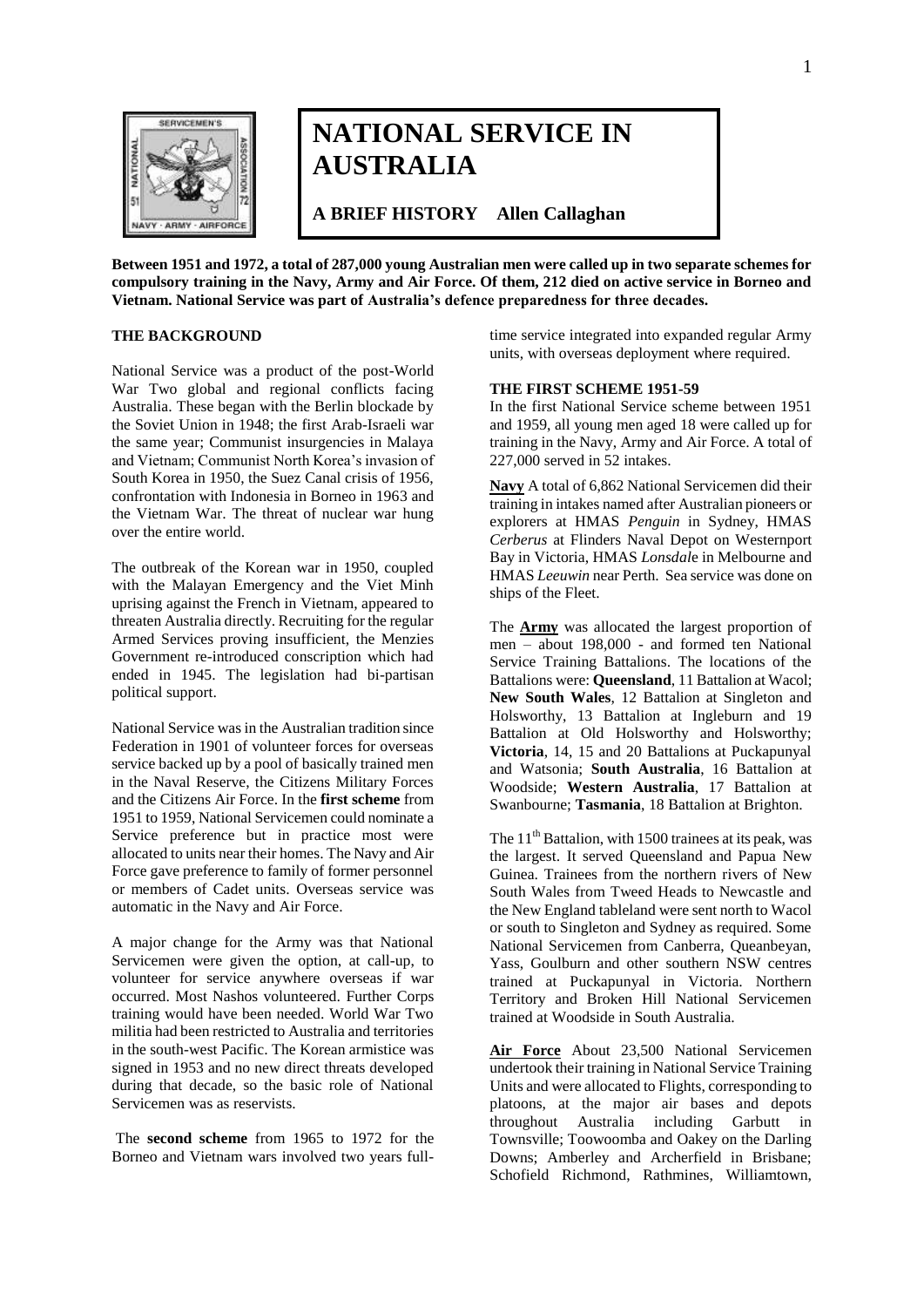Bankstown, Forest Hill and Uranquinty near Wagga Wagga in New South Wales; Fairbairn in Canberra; Point Cook, Laverton, Frognall, Tottenham, Ballarat and East Sale in Victoria; Mallala near Adelaide and Pearce and Merredin near Perth. Trainees from South Australia and Tasmania also went to Laverton.

National Service Instructors were drawn from all three Services and most had World War Two, Korean, Borneo or Vietnam combat experience. National Servicemen in both schemes received the standard basic training for all new recruits. In certain cases, equivalent training was recognised as National Service

### **SERVICE NUMBERS**

**Navy** National Service numbers were followed by **NS (i.e. 4382NS)** in sequence from the first intake**.**  An **A** preceded **Air Force** numbers. In **Army** and **Air Force** numbers, the first digit (i.e. **2/771128** or **A111409** ) usually indicated the State in which the trainee was called up: 1 Queensland, 2 New South Wales, 3 Victoria, 4 South Australia, 5 Western Australia, 6 Tasmania and 1 (later 8) Papua New Guinea.. Some first scheme trainees from southern New South Wales had 3 prefixes and during the Vietnam-era some trainees were assigned numbers from other States. In **Army** numbers the second digit was always a **7.** First scheme Army numbers had an oblique, Vietnam-era numbers did not.

## **TRAINING PERIOD**

Under the *National Service Act 1951*, all young men turning 18 on or after l November 1950 were required to undertake 176 days standard recruit training in the Navy, Army and Air Force, followed by five years in their respective Reserves. The first call-up notices were issued on 12 April 1951 and the first National Servicemen, for the RAAF, marched in during July. .

The **Navy** required its National Servicemen for 124 days continuous training and then thirteen days training each year for four years in the Naval Reserve. **Army** trainees initially were required to serve 98 days continuous basic training followed by 78 days training in the Citizen Military Force over three years. Army Nashos without a unit near their home, if required, returned to the nearest base to complete their obligation. The **Air Force** required its trainees for a continuous 176 days.

Australians resident in Papua-New Guinea could fulfil their obligation in Australia or by six year's service in the Papua-New Guinea Volunteer Rifles. In 1955 the Navy and Air Force reduced training to 154 days and discontinued National Service in 1957. In 1957, the Army reduced initial training to 77 days and part time service in the CMF to 63 days over two years. It also reduced the call-up through a birthday ballot from the second intake of 1957. The last intake of the first scheme was in August, 1959.

The Australian Government decided on 24 November 1959 to discontinue National Service and on 30 June 1960 all National Servicemen were declared to have honourably discharged their obligation.

Those in the first scheme did not see active service, except for those who enlisted and fought in Malaya, Korea, Borneo and Vietnam. National Servicemen were on Naval ships that visited Korean waters during hostilities. They also were at the atomic bomb tests in 1952 at Monte Bello Islands in Western Australia and in 1956 at Maralinga in South Australia. RAAF National Servicemen worked on aircraft that had flown through atomic clouds. National Servicemen were placed on alert as part of a wider standby for active service during the Suez Canal crisis in 1956 but the crisis passed.

#### **THE SECOND SCHEME 1965-72**

With the outbreak of Confrontation with Indonesia between 1962 and 1966 and the Vietnam War, recruiting again was insufficient and the Government introduced the *National Service Act 1964.*

In the second scheme, men aged 20 were selected by a birthday ballot for the Army. The Navy and Air Force did not use National Service for Vietnam. An alternative allowed those liable to conscription to elect, a year before the ballot, to fulfil their National Service obligation by six years service in the CMF. Some 35,000 did so until this option was abolished.

Between 30 June 1965 and 7 December 1972, a total of 63,735 were called up for two years fulltime service integrated into regular Army units. This was reduced to 18 months in 1971.

After twelve weeks initial training at 1 Recruit Training Battalion at Kapooka, NSW; 3 R.T.B. at Singleton, N.S.W.; or 2 R.T.B. at Puckapunyal, Victoria; National Servicemen were assigned to the many different Corps. Most National Servicemen were allotted to the Infantry, enabling the Army to increase the Royal Australian Regiment to nine Battalions.

Of them, 150 served in Borneo in 4RAR and 21 and 22 Constructions Squadrons. Another 15,381 served in Vietnam. The remainder served in support units in Australia, Malaysia and Papua-New Guinea

About 1500 were selected for officer training at Scheyville in Sydney and were commissioned as second lieutenants. Another 600 who were teachers were promoted to sergeant and posted to Papua-New Guinea for 12 months to educate soldiers of the Pacific Islands Regiment at Port Moresby, Goldie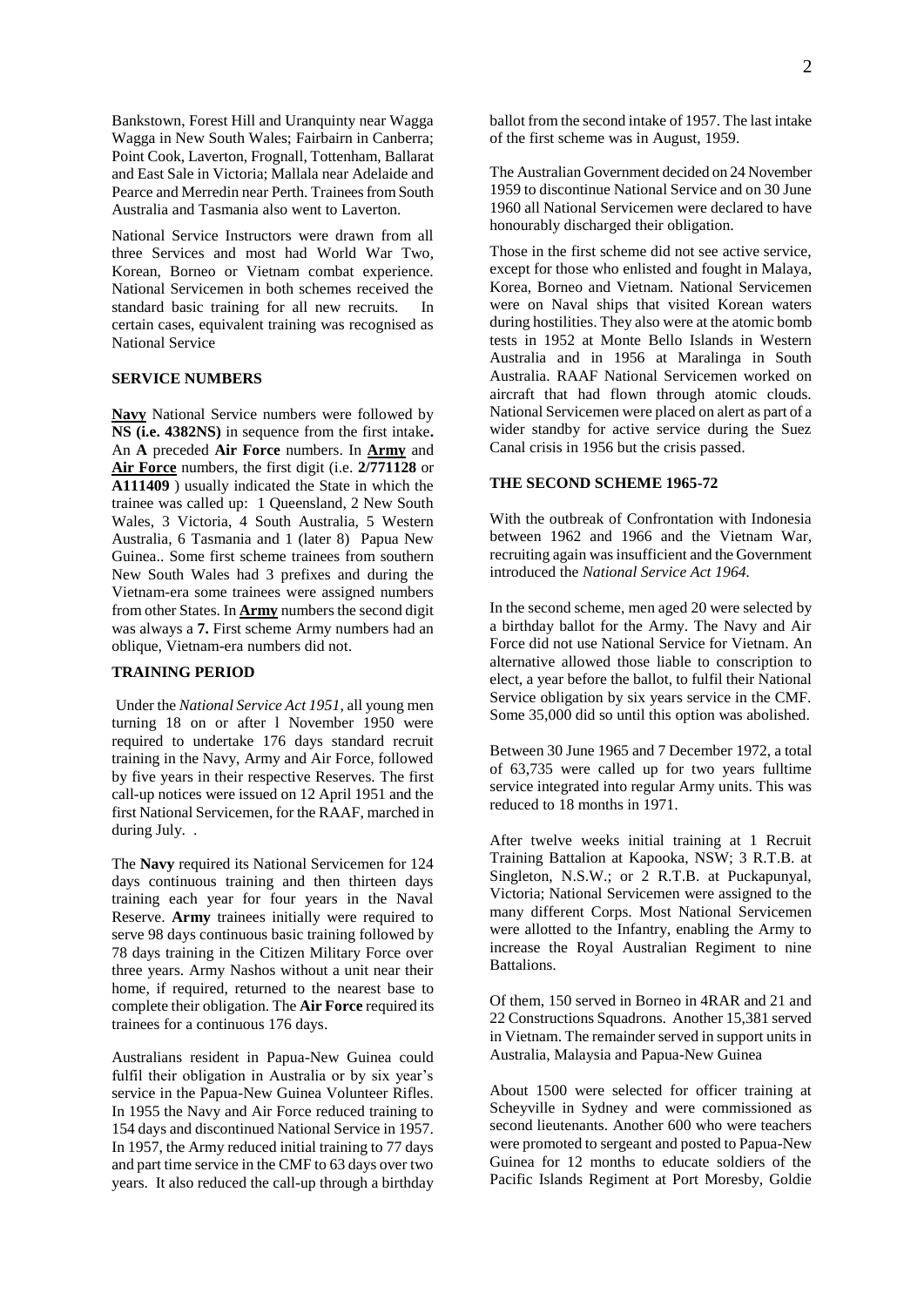River, Lae and Wewak. National Servicemen also served in PNG in Signals, Ordnance, RAEME, Small Ships, Surveying and other units.

During Confrontation with Indonesia between 1962 and 1966, the Government committed 3 and then 4 Battalion, Royal Australian Regiment, plus support units to Borneo All Battalions were rotated through Vietnam between 1966 and 1971. Most units gave National Servicemen the choice of active service and most volunteered. Of them, two died in Borneo and 210 in Vietnam. They included those who enlisted on or during call-up or re-enlisted and voluntary National Servicemen.

The McMahon Government withdrew Australian units from Vietnam in 1971. In 1972, the Whitlam Government, using the expedient of "*exceptional hardship*" , discharged National Servicemen from the Army and passed the *National Service Termination Act* in 1973. The *Defence Legislation Amendment Act of 1992* repealed the *National Service Act 1951* but the then Labor Government retained conscription in a time of war with prior Parliamentary approval.

### **NATIONAL SERVICE IN REVIEW**

Australia has had compulsory training in the Citizens Military Forces at various times between 1910 and 1945. The 1951 and 1964 *National Service Acts* revived this with National Servicemen, after their full time service, completing their obligation in their respective Reserves.

In 1974 the CMF was reorganised as the Army Reserve. The Citizens Air Force was absorbed into the Air Force Reserve. The Naval Reserve remained virtually unchanged. In 2001 the Defence Act was amended so that Reservists could be called up for overseas service.

Despite the compulsion, National Servicemen of both schemes did their training, active and reserve duties well and honourably and most regarded it as a rewarding part of their lives. They served overseas in Borneo, Vietnam, Malaysia and Papua-New Guinea.

In 2001, the Australian Government recognised the contribution of National Servicemen to Australia"s defence preparedness with the award of the *Anniversary of National Service 1951-1972 Medal*. The bronze medal is of double-sided design with the recipient"s service number and name engraved on the rim. The front depicts the tri-service badge surmounted by the Federation star and the words "*Anniversary of National Service 1951-1972'* and the other side the Southern Cross on a field of radiating lines inside a cog wheel representing the integral role of the armed services in the Australian community. Both sides are surmounted by the Crown. The ribbon uses the colours of the three Services during the

National Service era - Navy white, Army jungle green and RAAF light blue - and Australia"s then national colours of blue and gold. The ochre strip represents the land. In 2006, National Servicemen, along with all other servicemen and women, were awarded the *Australian Defence Medal.*

Because National Service was drawn from the entire community, many National Servicemen from both schemes later rose to high positions in politics, business, the professions and the community. They include Governors-General Bill Hayden and Dr.Peter Hollingworth; three Tasmanian Governors – Sir Guy Green, William Cox and Peter Underwood; deputy Prime Minister Tim Fischer and Federal Minister Wilson Tuckey; Victorian Premier Jeff Kennett; Queensland deputy Premier, Sir Llew Edwards; Queensland Chief Justice Paul De Jersey; Major-General Rod Fay, businessmen Lindsay Fox and Sir James Hardy; television personalities Clive James and Graham Kennedy; entertainer Normie Rowe, tennis player Lew Hoad, cricketer Doug Walters and car racing legends Peter Brock and Dick Johnson. There were Aboriginal, Torres Strait Islander and Pacific Islander National Servicemen.

However, the domestic divisions over the Vietnam War saw National Servicemen, particularly those who had active service, in the invidious position of not only being conscripted by a selective ballot but also subjected to public derision by some of the Australian public. This has made both sides of politics reluctant to consider National Service to supplement chronic shortfalls in voluntary recruiting.

All National Servicemen are ex-servicemen. They march on Anzac Day, Remembrance Day, National Service Day, Vietnam Veterans" Day and Reserve Forces Day in their own right. No women were called up for National Service. National Servicemen marched as a contingent in the Army"s Centenary Parade in Canberra in 2001. They wear a wide variety of Service and Corps badges on their hats, caps and berets and many are members of Unit associations in all three Services.

The late Barry Vicary founded the National Servicemen"s Association of Australia in Toowoomba, Queensland, on 28 November 1987 to seek a better deal for Vietnam-era National Servicemen and a medal recognising National Service. When Barry learnt of the earlier and larger National Service scheme he immediately widened the organisation to include them. The Association now has branches Australia-wide and is the second-largest ex-service organisation after the RSL.

National Servicemen added a new word to the Australian language – Nasho. National Service Day, 14 February, marks the day the last Nasho completed his Army obligation **© Allen Callaghan August 2008**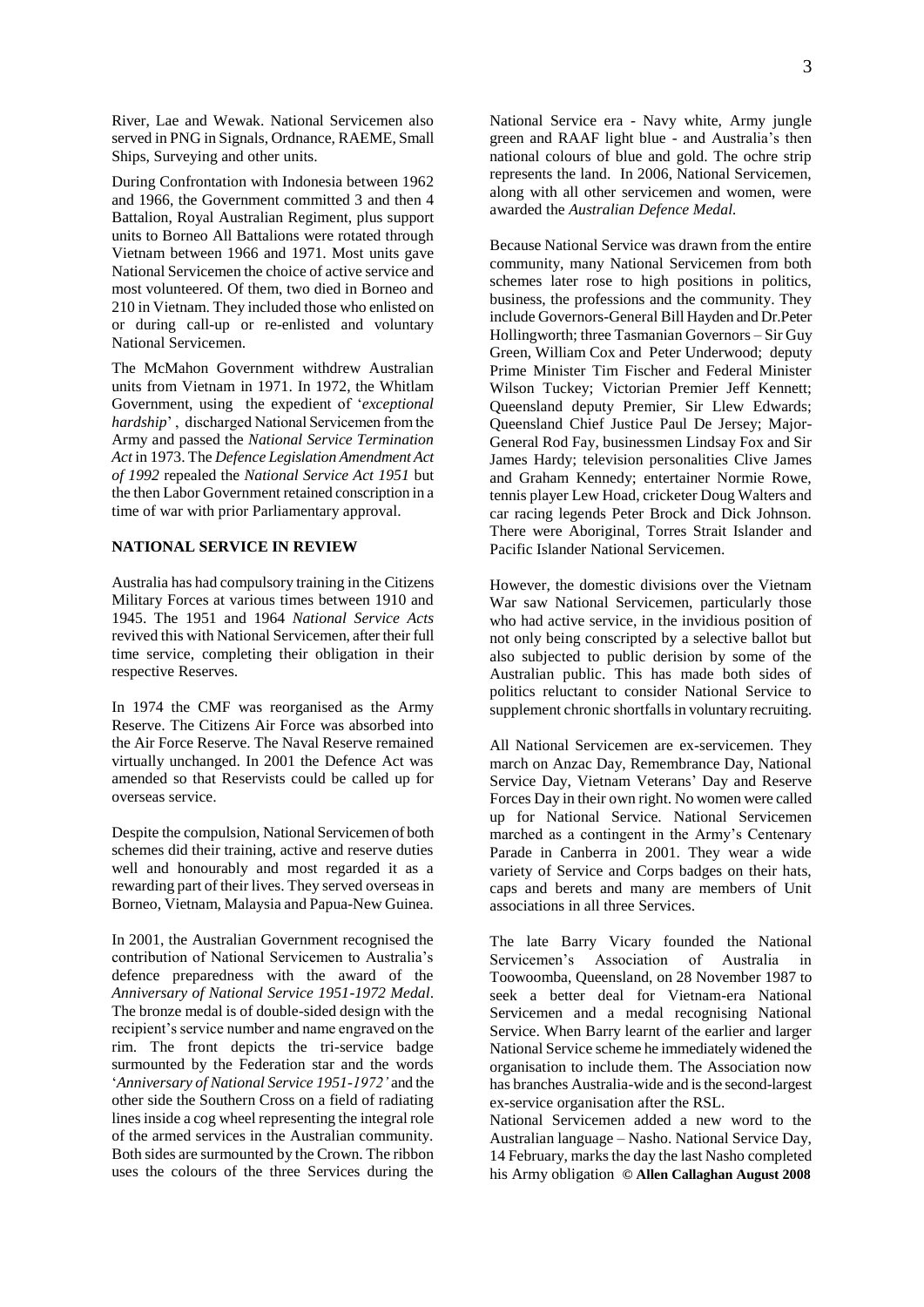

# **THE NATIONAL SERVICE HONOUR ROLL**

# **BORNEO**

5713692 Mills Geoffrey F , of Applecross, Western Australia, was with

22 Construction Squadron in Sabah, Borneo, when he was killed when the truck in which he was travelling overturned on 9 August 1966.

### **ENLISTED UPON CALL-UP**



3787083 Bridgland Reginald N, of East Bentleigh, Melbourne, was called up in 1965 and assigned to 22 Construction Squadron in Borneo. He enlisted and his number became 3411676. He died when the truck in which he was travelling overturned on 31 July 1966.

## **TOTAL BORNEO 2**



## **VIETNAM**



2786017**Abbott** Dal E, 21, was from Ashfield NSW. He went to Vietnam with 1RAR and was killed in action in Bien Hoa Province on 30 May 1968.He is buried at Terandak, Malaysia.



4718946 **Abraham** Dennis E, 22, from Semaphore, South Australia, was working as an electrical fitter when called up in April 1967. He served in Vietnam with 104 Signals Squadron

and was killed when the US helicopter in which he was riding was shot down on September 29, 1968 in Long Khanh Province.



4719565 **Abraham** Richard J, 22, from Whyalla, South Australia, had completed an apprenticeship as a professional photographer when he was called up in February 1968. The lance corporal with 9RAR was killed

in action in Phuoc Tuy Province on July 6, 1969. His older brother, Brian, also served in Vietnam with the RAN Fleet Air Arm.



2784699 **Allen** Norman G, 21, from Sydney, NSW, was a clerk in the Department of Mines when he was called up in July 1966. A rifleman with 7 RAR, he was killed in action in

Phuoc Tuy Province by a claymore mine explosion on November 10, 1967. He is buried at Terendak, Malaysia.



2784162 **Annesley** Frederick J, 22, from Sydney NSW, was a clerk until he served with 7RAR and then 1RAR. He was killed in action on November 24, 1968 after extending his service by six months.

2788583 **Archer** Gary A, 22, of Sydney NSW, was a



boot maker by trade when he was called up in 1969. He died on February 4, 1969 at the US General Hospital in Tokyo of burns received in an accident at Nui Dat. He is buried at Terendak, Malaysia. 2781363 **Arnold** Peter J, 21, of

Inverell, NSW, was a shunter with the NSW Railways when he was called up



in September 1965. He volunteered to go to Vietnam and as a rifleman private with 6RAR was killed in action at Dat Do on February 17, 1967. 1730888 **Ashton** William J, 22, of Newcastle, NSW, was a salesman when he was called up in the first draft of

National Servicemen. Private Ashton, a rifleman with 6RAR, was killed in action by a mine explosion on April 3, 1967 in Phuoc Tuy Province.



2794278 **Attwood** Trevor J, 23, of Sydney, NSW, was an electrician. The rifleman with HQITF was killed in action in Phuoc Tuy Province on 12 June, 1971.



2786313 **Bailey** Errol J, 23, of Kurri Kurri, NSW, was a teacher when he was called up in February 1967. He died at 24 US Evacuation Hospital, Long Binh, of wounds received in Bien Hoa Province on May 13, 1968.



6709107 **Banfield** David J, 21, of Ulverstone, Tasmania, was a farmer when he was called up in May 1968. The assault pioneer private with 5RAR was killed during a fire-fight in a bunker system in Bien Hoa Province on August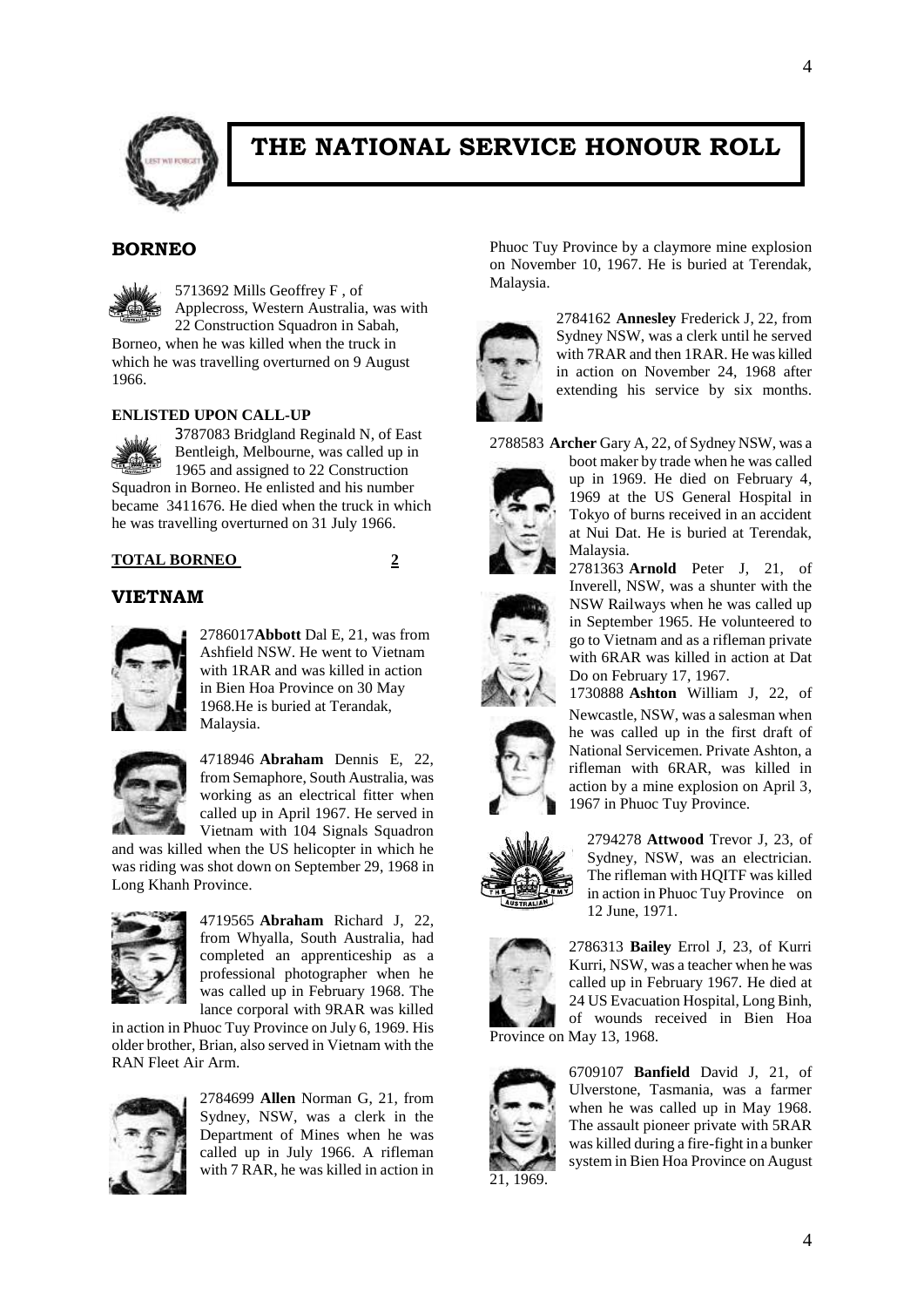

5715206 **Barnett** Stuart J, 21, of Busselton, Western Australia, was a fencing contractor when he was called up in July 1967. The rifleman private with 4RAR was killed in action in Bien Hoa Province on June 27, 1968.



2782555 **Bartholomew** Glen T, 22, of Lismore, NSW, was a sapper with 1 Field Squadron when he died at the Horseshoe, Phuoc Tuy Province on May 10 1967.



5718195 **Beilken** Brian C, 21, of Cottesloe, Western Australia, was a boilermaker when he was called up in January, 1971. The rifleman private with 4RAR was killed in action in Phuoc Tuy Province on 21 September,

1971.



5714453 **Bell** Alec E, 21, of Perth, WA, was a postman when he was called up for National Service on July 13 1966 and then joined the Army. The rifleman private with 7RAR died at 24 US Evacuation Hospital, Long Binh, on 29 January

1968 of wounds received during an enemy contact in Bien Hoa.



5714249 **Bell** Ronald J, 22, of Albany, WA, was a rifleman with 2RAR when he was killed by a Viet Cong mine in Phuoc Tuy Province on November 30, 1967.



.2781899 **Birchell** Michael J, 22, of Tamworth, NSW, was a spray painter when he was called up in June 1965. He was with B Coy 6RAR when he was killed in action at Dat Do on 17 February, 1967 while trying to save two

wounded comrades during an assault on an enemy position.



1734408 **Black** Trevor R, of Bowen, Queensland, was the son of a Rat of Tobruk. He was a rifleman with 9RAR when he was killed in action during a contact in Long Khanh Province on April 10, 1969.



2782525 **Bracewell** Dennis H, 21, of Epping NSW was a jackeroo and stock and station auctioneer when he was called up in 1965. The forward scout with 6RAR was wounded at Ap My An, Phuoc Tuy Province on March 23, 1967 and died seven days later.



2782812 **Brady** Gregory V, 22, of Goondiwindi, Queensland, was a wool classer when he was called up in 1965 and went to Vietnam as a sapper. with 1 Field Squadron. He was killed accidentally while laying a mine at

Phuoc Tuy on May 20, 1967.



2789684 **Bramble** Peter J, 21, of Taree, NSW, was a plant operator when he was called up on May 1, 1968. A sapper with 1 Field Squadron, he died of wounds after being injured in a mine explosion in Phuouc Tuy Province on May 22, 1969.



2785180 **Brett** William J, 21, of Armidale NSW, a special constable, was killed on September 30, 1967 with 2RAR. He died with four other Australians when the Viet Cong ambushed their army vehicle in Dat Do

East.



6708915 **Brewe**r Kevin F, 22, of Launceston, Tasmania, was called up on 12 July, 1967 and left for Vietnam with the advance party of 4RAR. He died of wounds during Operation Trackduster, a search and destroy mission, on Route 15, near Thai

Thien on October 8, 1968.



3787889 **Brooks** Dennis L, 22, from Melbourne, Victoria, was a student when he was called up in February 1966. He was a sapper with 1 Field Squadron when a mine accidentally detonated during the laying of a

'barrier' mine field at the Horseshoe on 22 May 1967. He died of wounds at 24 US Evacuation Hospital, Long Binh, 13 days later.



3794895 **Brown** Allen R, 21, of Bendigo Victoria, was called up in October 1968. The rifleman private with 3 Platoon, A Company, 6RAR, was killed in action at Nui May Tao on December 10, 1969.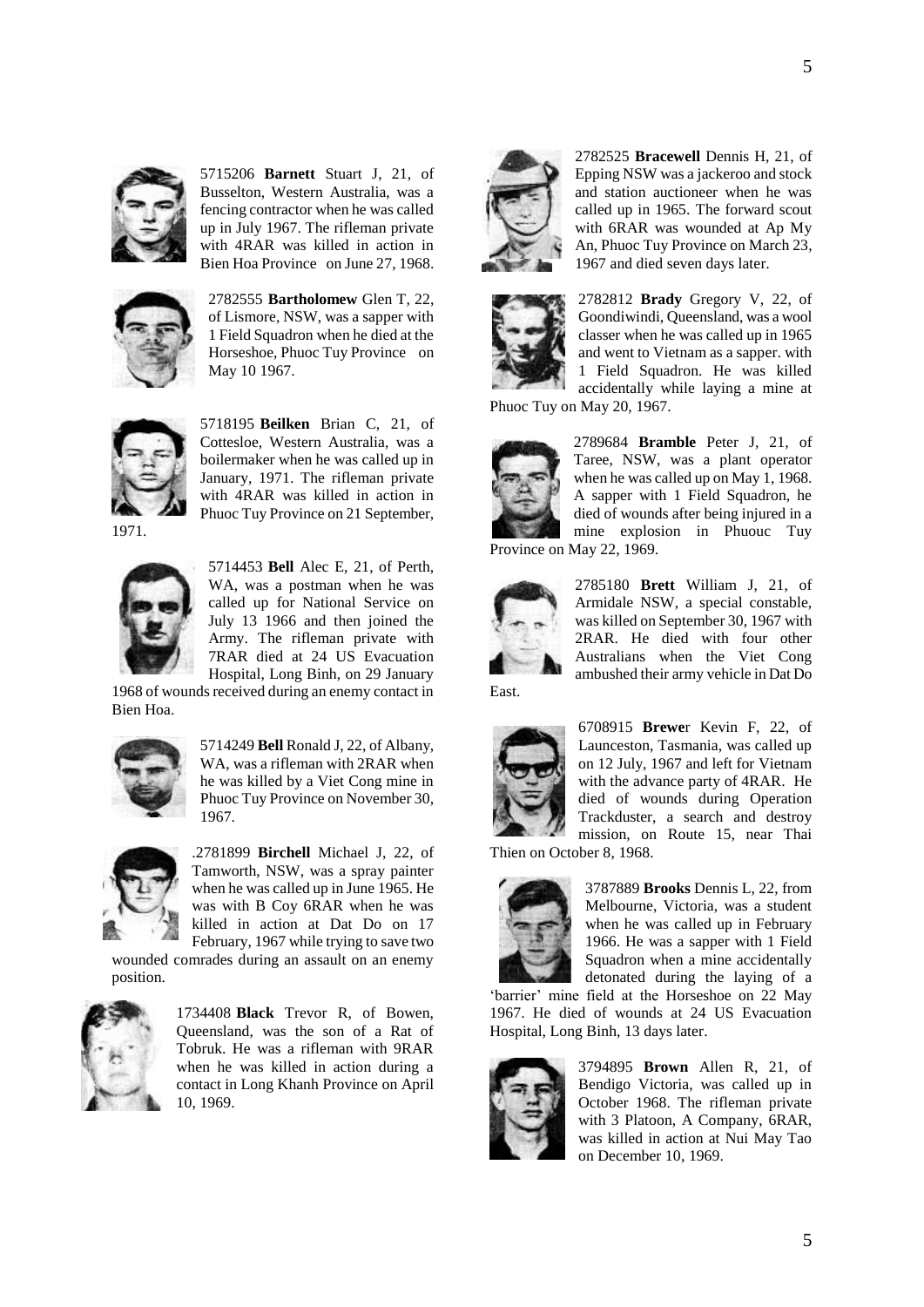

3790530 **Brown** Lindsay N, 22, of Bendigo, Victoria, was an apprentice fitter and turner when called up in February 1967. The rifleman private with 3RAR was killed in an enemy attack on Fire

Support Base Coral, Bien Hoa, in the early hours of May 26, 1968. The defence of Firebases Coral and Balmoral was the largest Australian action of the Vietnam war.



2794031 **Bullman** John H, 22, of Wellington NSW, was a shearer who went to Vietnam as a rifleman private with 1 Australian Reinforcement Unit. He was wounded when friendly artillery fire fell short and died in 1 Field

Hospital, Vung Tau, on 21 July, 1970.



4718097 **Burns** Robert, of Stirling, Scotland, was working as a butcher and driver when called up in April, 1966. He enlisted in August 1967 and went to Vietnam with 4RAR. The

lance corporal died of wounds in Phuoc Tuy Province on September 13, 1968.



2786525 **Byrne** Robert A, 22, of Sydney, NSW, was a carriage builder when he was called up in April 1967. The rifleman private with 4RAR was wounded in a mine explosion in Phuoc Tuy on the morning of August 31 1968 and died at the Repatriation

General Hospital, Concord, NSW, on February 11, 1969.



2787278 **Campbell** John A, 21, of Leeton, NSW, was called up in July 1967. The private with 3 RAR was killed in action in Bien Hoa Province on August 3, 1968.



5716427 **Cassano** Nicola J, 22, from Italy, was working as a panel beater when he was called up in January 1969. The private with 5RAR was killed in action in Bien Hoa Province on December 7, 1969.



4719003 **Caston** Robert J, 21, of Adelaide, South Australia, was called up in April 1967 and went to Vietnam in December that year with D Company, 3RAR. Private Caston died of wounds at the 24 US

Evacuation Hospital at Long Binh on February 4, 1968 after being hit by a sniper"s bullet at Long Dien during the Tet offensive.



4721369 **Chapman** Rodney S, 22, of Glenelg, South Australia, was a bookbinder when he was called up in January 1970. The private with 2RAR had completed a unit driver's course when he died of illness at 1 Field Hospital on April 28, 1971.



5713804 **Clark** Donald M, 21, of Northampton, Western Australia, grew up on Meadow Station north of Geraldton. He was called up in September 1965 and served in Vietnam as a private with 5RAR. On

February 21, 1967, the armoured personnel carrier in which he was travelling hit a mine at the base of the Long Hai hills and overturned. He was evacuated to Vung Tau but died before he arrived there.



3794556 **Clark** Raymond D, 21, from Scotland, was called up in October 1968. The private with 6RAR was killed during a contact in an enemy bunker system on March 8, 1970



6708750 **Coombs** Geoffrey J, 22, of Smithton, Tasmania, was called up and then volunteered in February 1967. In Vietnam he served with 1 Field Squadron, Royal Australian Engineers as a sapper. He was killed by a land

mine in the Long Hai hills, Phuoc Tuy province, on March 22, 1968.



1731426 **Cox** James G, 22, of Rockhampton, Queensland, was a film assistant with the Australian Broadcasting Corporation when he was called up in February, 1966. The private with 7 RAR died in 8 Field Ambulance of wounds received in

Phuoc Tuy Province on June 26, 1967.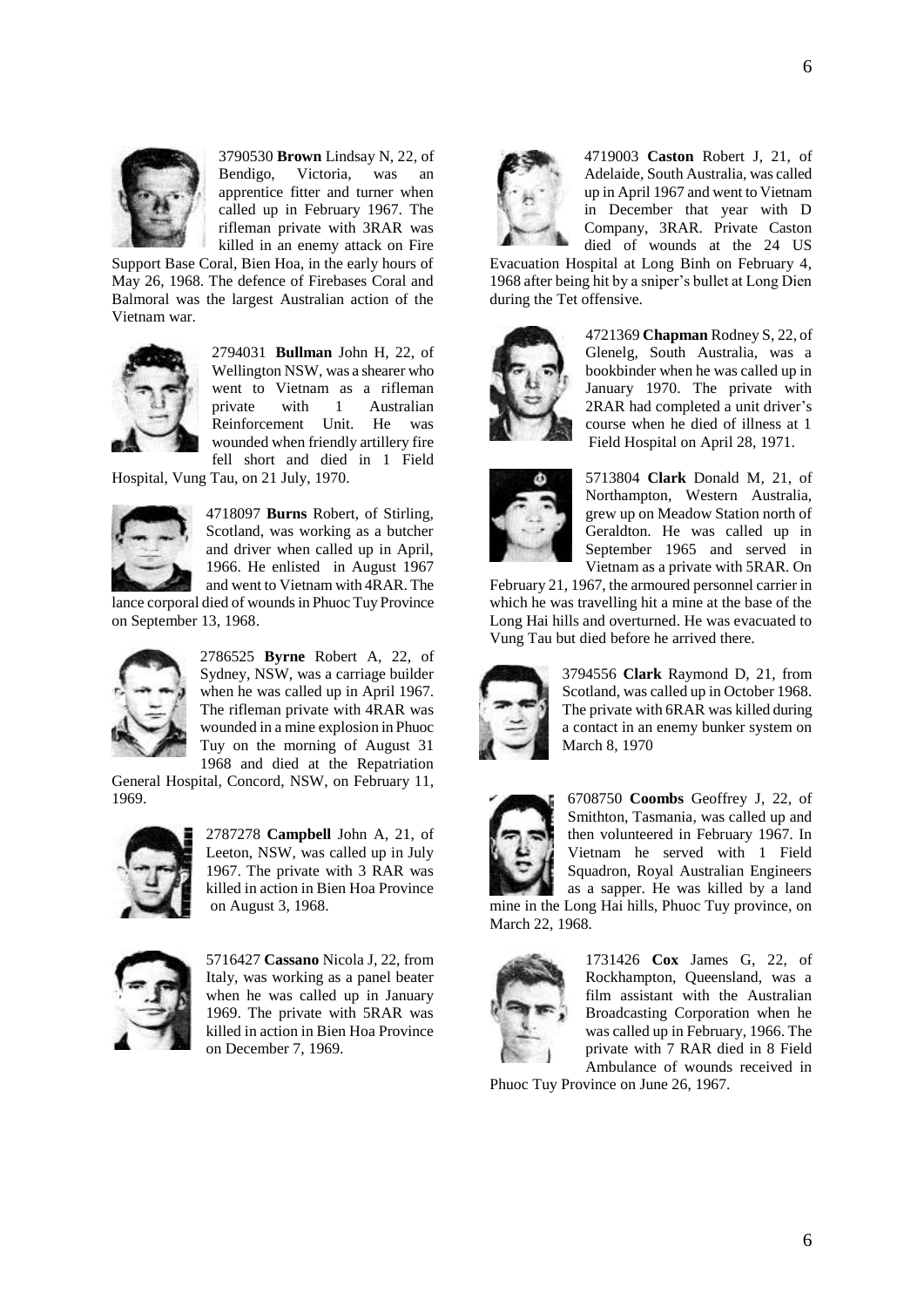

 2787020 **Cox** Raymond J, 22, of Goulburn, NSW, was working as a cotton dogger when he was called up in April 1967. The private with 1RAR was killed in action in Phuoc Tuy Province on December 28, 1968.



5716239 **Crouch** Noel V, 22, of Katanning, Western Australia was a shearer and farm hand when he was called up on October 2, 1968. The private with 7RAR was killed in action in Phuoc Tuy province, May 21, 1970.



2785238 **Cutliffe** Timothy J, 21, of Orange NSW was a station hand and laboratory assistant when he was called up in September 1966. The private with 2RAR died of blast wounds an hour after treading on a mine in Phuoc Tuy province, on

August 25, 1967.



2788283 **Davidson** Barry N, 22, of Sydney, NSW, was a plasterer when he was called up in October 1967. In July, 1968, in Vietnam, he volunteered to be a stretcher bearer and later was posted to B Company 3RAR as a rifleman. He died of

wounds received during a contact in Long Khanh Province on October 1, 1968.



3788300 **Deed** Ramon J D, 21, of Mildura, Victoria, was a sapper with 1 Field Squadron when he died on May 10, 1967 of wounds received during mine laying operations at the Horseshoe, Phuoc Tuy.



3791033 **Desnoy** John W, 22, of Melbourne, Victoria, was a guillotine operator in the printing industry when he was called up in April 1967. The private with 3RAR was killed in action in Bien Hoa Province on May

26, 1968.



4718756 **De Vries Van Leeuwen** Thomas J, 22, born in Holland, was called up in February 1967. The private with 3RAR was killed in action in Bien Hoa Province on February 18, 1968.



5715633 **Dewar** Keith I, 21, of Collie, WA, was an administration officer with the Postmaster-General's Department when called up in February 1968. Lance Corporal Dewar, of HQIATF, was killed when an APC detonated a

mine during a land clearing operation in Phuoc Tuy Province on June 24, 1969.



2792089 **Dickson** Stephen W, 21, of Wallsend, NSW, was killed in a mine explosion in Vietnam in Phuoc Tuy Province on June 6, 1970. He was a member of C Company, 7RAR.



3789770 **Doherty** John A, 23, of Kerang, Victoria, was a boilermaker when called up in September, 1966. The private with 3RAR was dead on arrival at the 93 Us Evacuation Hospital after receiving head wounds

during a mortar attack in Bien Hoa Province on 18 February, 1968.



1730929 **Drabble** Glenn A, 21, of Brisbane, Queensland, was a venetian blind erector when called up in the first draft in June 1965. A private with D Company, 6RAR, he

was killed at the battle of Long Tan in Phuoc Tuy Province on August 18, 1966.



2794265 **Driscoll** Roger W, 21. Of Coonamble, NSW, worked at the Rural Bank and the Department of Main Roads when called up in January 1970. A private with HQ 1 Task Force, he was one of seven killed in an armoured personnel

carrier in Phuoc Tuy Province on June 12, 1971



3799249 **Duff** James, 21, of Tallangatta, Victoria, worked on a dairy farm and at the Mitta Mitta sawmill when called up in July 1970. The private with D Company 4RAR,

was the last Australian killed in action in Vietnam during a rocket attack on Nui Dat, Phuoc Tuy, on September 21, 1971.



1735143 **Duffy** Kenneth A, 21, of Brisbane, Queensland, was a painter when he was called up in January 1969. The private with 6RAR was killed in Phuoc Tuy Province on March 8, 1970.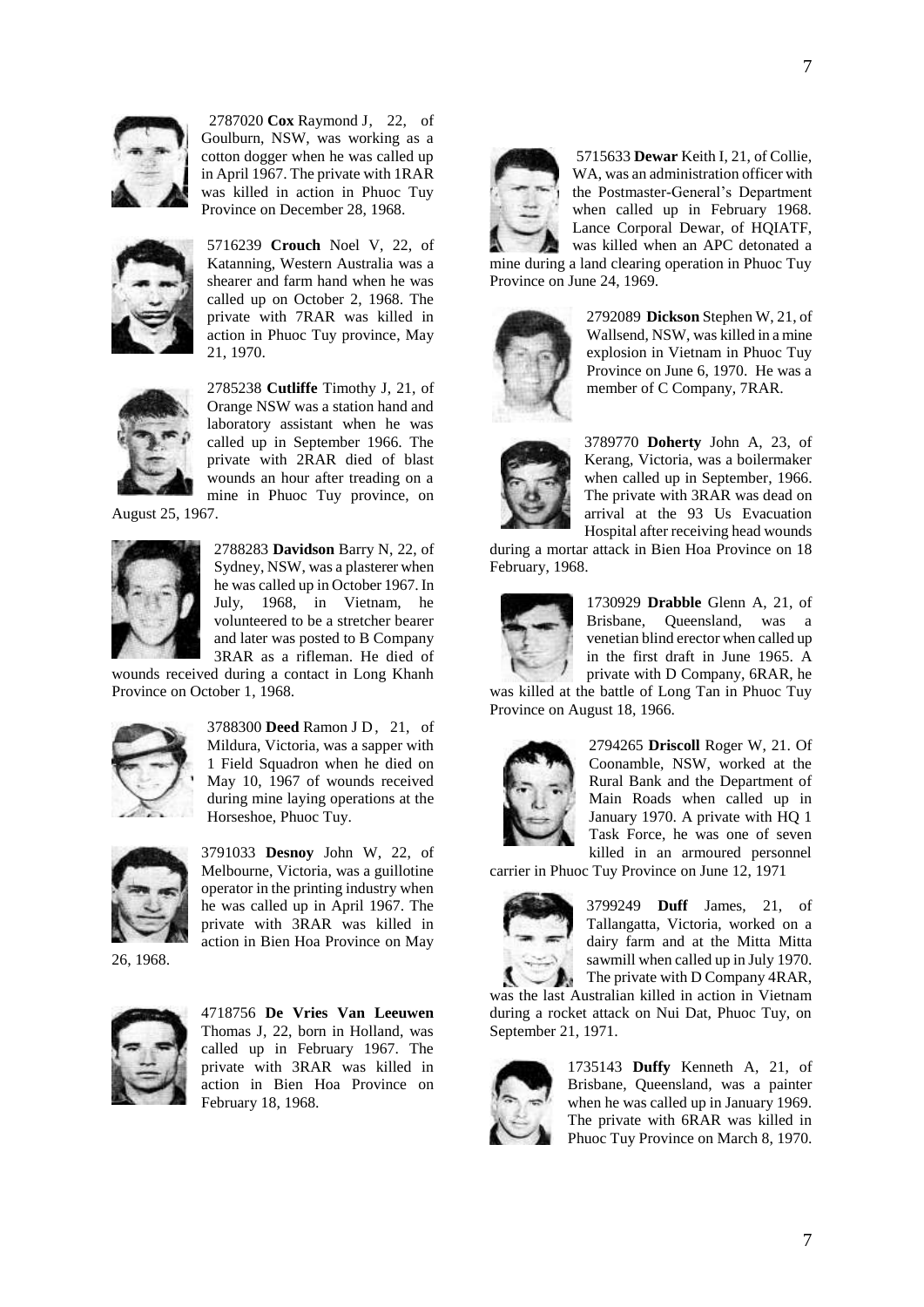

2792150 **Dufty** Milton R, 21, of Kempsey, NSW, worked in a baker"s and a grocery shop before being called up in April 1969. The private with 7RAR was killed in action in Phuoc Tuy Province on January 15,

1971.



5716228 **Duncuff** Alan L, 21, of Subiaco, Western Australia, was a coppersmith when called up in October 1968. The sapper with 1 Field Squadron was killed by a mine in Phuoc Tuy Province on October 25,

1969.



1732701 **Evans** Paul, 22, of Fortitude Valley, Brisbane, was a musician when he was called up in February, 1967. The rifleman private with 1RAR was killed in a contact in Bien Hoa Province on June 8, 1968.



3794256 **Evans** Thomas A, 21, of St Albans, Victoria, of HQ 1 Australian Task Force was killed on 25 December, 1969 when his vehicle was forced off the road and hit a land mine.



3786921 **Farren** Leslie T, 20 of Reservoir, Victoria, worked in a bank when he was drafted in the first call up in June, 1965. The rifleman private with D Company, 5 RAR, was killed near the Australian base at Nui Dat,

Phuoc Tuy Province, by a mortar barrage on June 10, 1966.



2787344 **Fisher** David J, 23, from New South Wales, was serving in Vietnam with 3 Special Air Service when with a patrol that engaged a group of Viet Cong in Long Khanh Province on 27 September, 1969. Five VC were

shot and killed and the patrol withdrew but encountered a group of about 30 enemy. A helicopter was called in and ropes were lowered to the men but during this "hot extraction", Private Fisher fell about 30m into trees.



4718368 **Fisher** Roger L, 23, of Broken Hill, NSW, was a carpenter and joiner, when called up in July, 1966. The lance corporal rifleman with 3RAR was killed by an enemy mine in

Long Binh Province on April 26, 1968.



1731113 **Fraser** John, 23, of Surfers Paradise, Queensland, was called up in 1965 and completed two years' National Service but re-enlisted when he learned his unit was going to Vietnam. The  $2<sup>nd</sup>$  Lieutenant of

9Platoon, C Company, 3RAR, died on Hill 323 in the Long Hai Hills, Phuoc Tuy, on March 24, 1968 when he stepped on an enemy mine.



3793157 **Gaffney** Ronald J, 21, of Mudgee, NSW, volunteered for service in Vietnam and sailed with 9RAR from Adelaide on November 9, 1968. Less than a month later, the rifleman private

with 7 Section, 9Platoon, C Company was killed in a clash between friendly platoons in Phuoc Tuy.



1730941 **Gant** Kenneth H, 21, of Wynnum, in Brisbane, was a butcher when drafted in the first call-up in June, 1965. The rifleman private with D Company 6RAR was killed at the battle of Long Tan, Phuoc Tuy province, on

August 18, 1966. Long Tan, fought against a battalion sized enemy force, was one of the pivotal actions of the Vietnam War.



2789508 **George** Barry R, 21, of Rylstone, NSW, was called up in May, 1968 and left for Vietnam in February, 1969 where his only brother was also serving. Two months later, the rifleman private in 9RAR was killed in action in

Long Khanh Province on April 7, 1969.



5715657 **Gibbs** Ian J, 21, of Fremantle, WA, was a wool classer when called up in February, 1968. The rifleman private with 1RAR was killed accidentally at Phuoc Tuy on November 19, 1968.



3790395 **Gillard** Robert J, 22, of Melbourne, Victoria, was a salesman when called up in February, 1967. The trooper with A Squadron 3rd Cavalry Regiment was killed when his APC struck a mine in Bien Hoa Province on August 2, 1968.



6708763 **Godden** Guy R, from the UK, was a bank teller in Tasmania at call up in February, 1967. The rifleman private with 3RAR was killed in action during the Tet offensive at Long Dien, Phuoc Tuy, on February 8, 1968.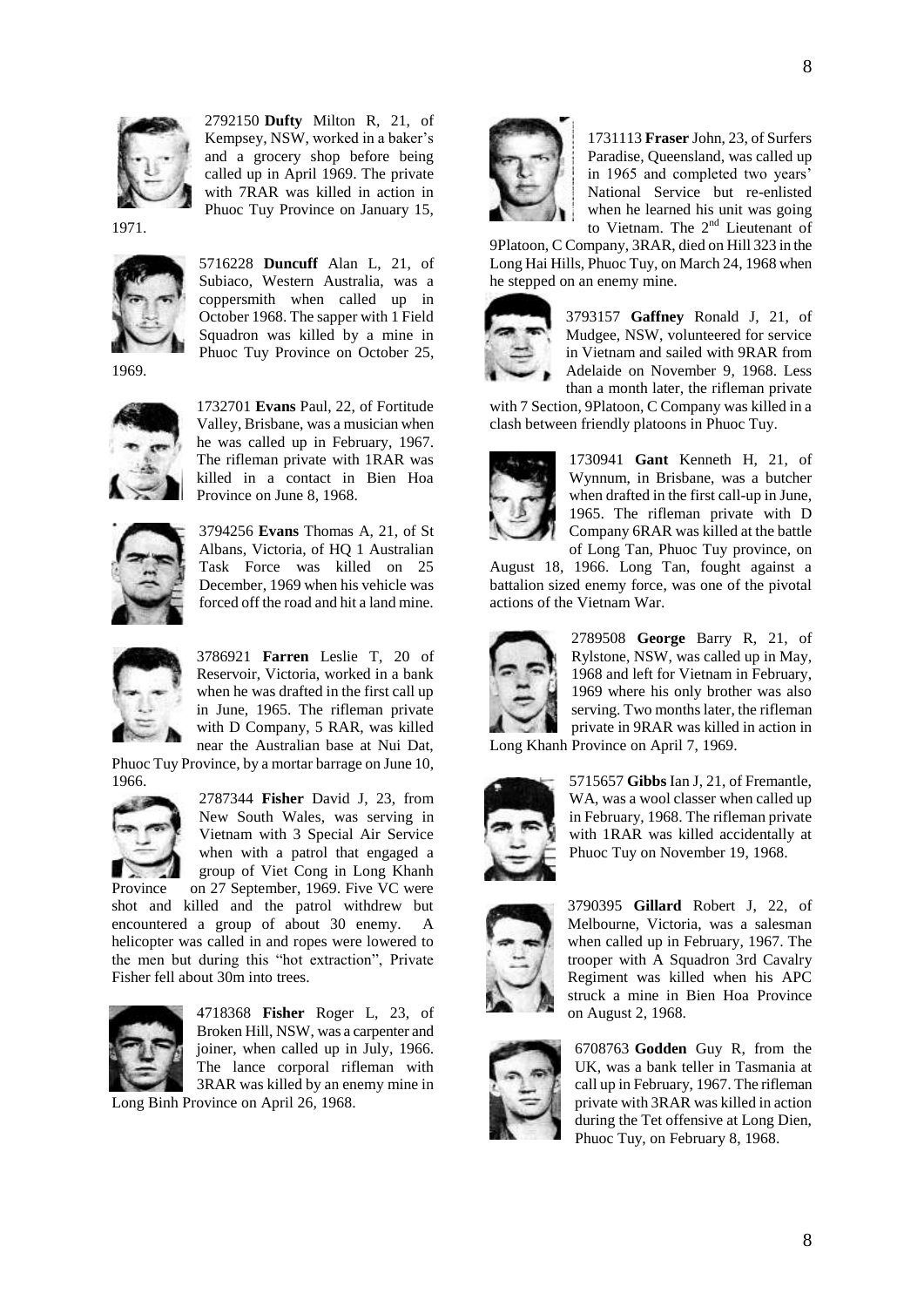

1734847 **Goody** Philip R, 22, of Monto, Queensland, was a railway worker, fruit picker and cane cutter before called up in October, 1968. A member of 8 RAR, he was shot accidentally during night ambush operations on May 1, 1970 in Phuoc

Tuy Province .



2787716 **Graham** Samuel, 22, from Glasgow, Scotland, was a brick maker when he was called up in July, 1967. The rifleman private with 4RAR was killed in action in Bien Hoa Province on January 31, 1969.



2782127 **Green** George B, 21, from Granville, NSW, was called-up in June 1965. Lance corporal Green, of 5RAR, was killed when the APC in which he was travelling struck a land mine during a search and destroy

operation in mountains south of the Task Force base at Nui Dat on February 1, 1967, in Operation Renmark. Seven Australians were killed and 27 injured.



2791447 **Greene** John G, 21, of Paddington, NSW, a clerk when he was called up in January, 1969, was a sapper with 1 Field Squadron when an APC hit a mine on December 8, 1969 in Phuoc Tuy Province .



1730947 **Grice** Victor R, 21, of Ballarat, Victoria, was a storeman when drafted in the first call-up in June 1965. He was the radio operator for D Company, 6RAR, when he was killed in the battle of Long Tan, Phuoc Tuy Province on August 18, 1966.



3791920 **Hannaford** Michael J, 21, of Hampton, Victoria, was a truck driver when called up in July 1967. He was a trooper in Vietnam with C Squadron, 1 Armoured Regiment, when he was

killed on 14 December, 1968



2781994 **Hart** Peter R, 22, of Sydney, was drafted in the first call-up in June, 1965. The private with 6RAR died in 2 Field Ambulance, Vung Tau, on March 29, 1967 of wounds received in a contact on March 21,1967 with an enemy force that was dug in at Ap

My An, Phuoc Tuy.



3789232 **Hawker** Norman V, 22, of Lillimur, Victoria, was a farmer when he was called up in July, 1966. The private with 7RAR died at 24 US Evacuation hospital, Long Binh, of wounds received on November 27, 1967 during a Viet Cong rocket attack.



2794350 **Hill** Donald C, of Wollongong, NSW, was a private with D and E Platoon, HQ 1 Australian Task Force when he was killed with six other men when an armoured personnel carrier in which they were travelling was blown up in

an ambush in Phuoc Tuy on June 12, 1971.



3786634 **Holland** Tony, 21, born in England, was a lube operator when he was drafted in the first call-up in June, 1965. The trooper with 1 APC Squadron died of injuries in 36 US Evacuation Hospital, Vung Tau, following the accidental discharge of a weapon on July 7, 1966. He is buried at Terendak, Malaysia.



2786682 **Hollis** Anthony E, 23, of Sydney, NSW, was a truck driver when he was **c**alled-up in April 1967. He re-enlisted in December 1968.The sapper with 1 Field Squadron was killed by an enemy mine in Phuoc Tuy Province on January 30, 1970.



3794944 **Holloway** John W, 22, of Surrey Hills, in Melbourne, Victoria, was a carpenter when he was called up in October, 1968. The rifleman private with 9RAR

was killed in action during a contact in Bien Hoa Province on October 26, 1969.



2787776 **Houston** Kenneth R, 23, of Katoomba NSW, was a policeman when he was called up in July, 1967. The private with 3RAR died in Phuoc Tuy of heat exhaustion, severe shock and suffocation on October 25, 1968.



2791326 **Hurst** Harold W, 21, of Bathurst, NSW, was a market gardener at call up in October, 1968. The sapper with 1 Field Squadron was killed when a vehicle he was in hit an anti-tank mine in Phuoc Tuy Province on April 29, 1970.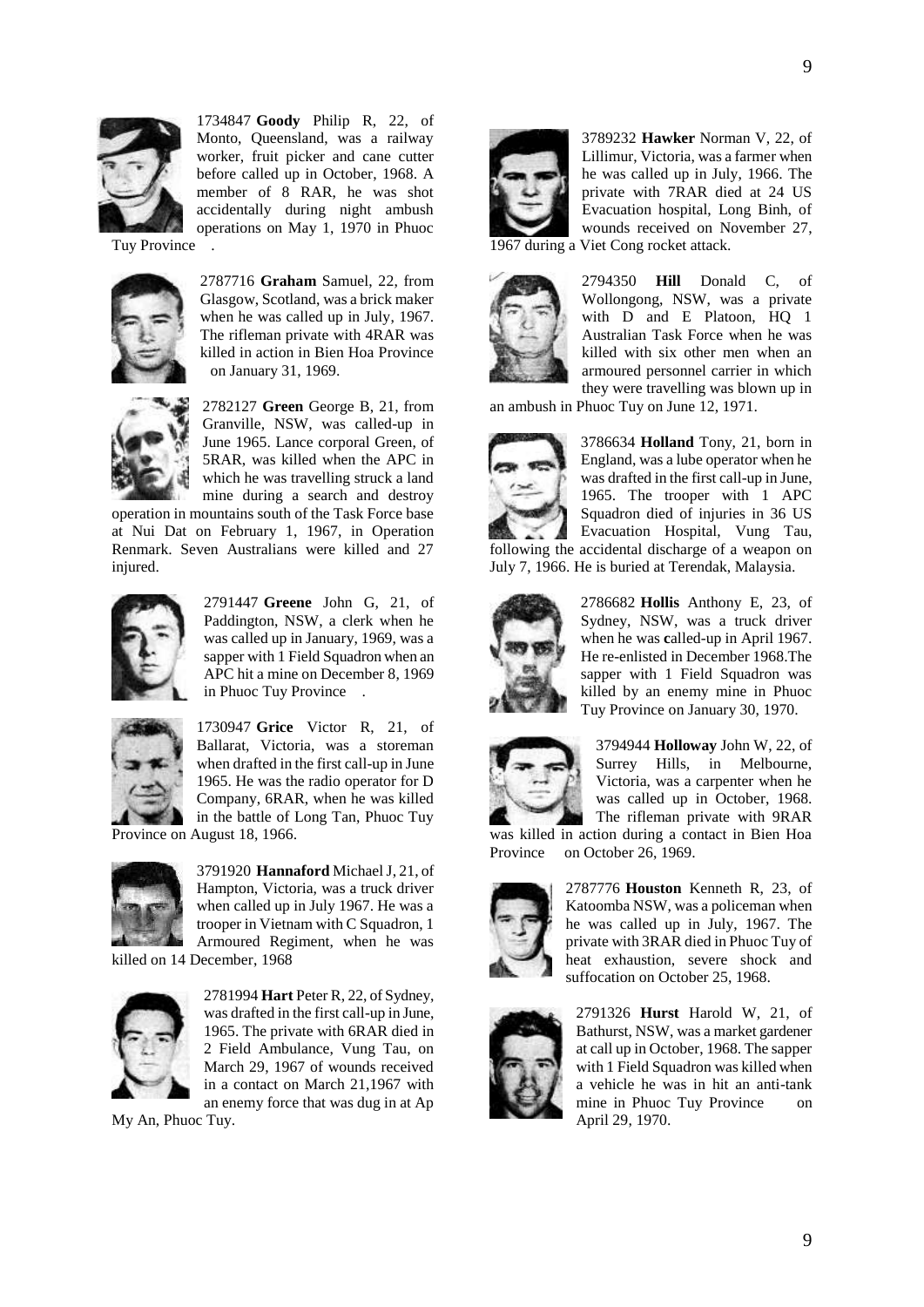

6708488 **Hyland** Francis A, 22, of Wynyard, Tasmania, was a butcher when he was called up in April, 1966. The rifleman private with 2RAR died on December 1, 1967, of injuries received from an enemy mine in

Phuoc Tuy the previous day.



2789790 **Jackson** Peter J, 21, of Cowra, NSW, was a station hand and a power line contractor when called up in May, 1968. The private with 5RAR was wounded on April 4, 1969 and then killed in a mine explosion in

Phuoc Tuy Province on June 15, 1969.



2783512 **Jackson** Robert J, 25, of Sydney, was called up February 1966 when he was 20. He joined the Regular Army in 1968 and went to Vietnam as a corporal with 8RAR. He was killed in an explosion in Phuoc Tuy Province on

February 28, 1970.



2781847**Jewry** Jack, 21, of St Marys, Sydney, was born in London and came to Australia aged five. He was drafted in the first call-up in June 1965 and posted to D Company, 6RAR where he became a lance corporal. He was killed in the battle of Long Tan on

August 18, 1966.



4720992 **Kavanagh** Graham R, 21, of Adelaide, SA, was a cabinet marker when called-up in July 1969. The rifleman private with 7RAR died of dehydration and extreme high body temperature while on operations in Phuoc Tuy

Province on April 21, 1970.



1733818 **Kermode** Raymond C, of Hemmant, in Brisbane, was a tailor's cutter when he was called up in February, 1966. The rifleman private with 9RAR was killed in a contact with the enemy in a bunker system in

Long Khanh on July 19, 1969.



1734754 **Kingston** Ian W, 20, of Nambour, Queensland, was a bank officer when called-up in October 1968. The rifleman private with 6RAR was killed in action in Bien Hoa Province on September 3, 1969.



2782226 **Knight** Gordon, 21, of Bondi, Sydney, was a foundry moulder when called up in September 1965. The rifleman private with 6RAR was killed in action in Phuoc Tuy during an Australian ambush on July 9, 1966.



1735712 **Kowalski** Peter F, 23, of Nudgee, Brisbane, was born in Germany. He was working as a bank officer when he was called-up in July, 1969. The rifleman private with 2RAR

died of wounds from an enemy mine explosion in Phuoc Tuy on February 8, 1971.



2786939 **Langlands** Terrance E, 23, of Wallsend, NSW, was called up on April 24, 1967 and became one of the 1500 National Service officer graduates from the Officer Training School at Scheyville in Sydney. As a

Second Lieutenant, he was posted to 1RAR as a Platoon commander and died of two gunshot wounds during enemy contact on November 24, 1968, near Da Nang.



2781704 **Large** Paul A, 22, of Wellington NSW, was born, raised and buried in the Coolah Valley in central NSW. The rifleman private with 6RAR died from a single sniper's bullet in the battle of Long Tan on

August 18, 1966.



4720583 **Larsson** Stanley G, 23, of Adelaide SA, was a fitter and turner when called up on January 30, 1969. The rifleman private with 7RAR was killed in an enemy explosion in Phuoc Tuy Province on June 6, 1970.



1734491 **Linton** Matthew P, 22, of Sydney, NSW, was a carpet layer and was posted to 5RAR as a signalman private. On November 4, 1969, he was killed during Operation Kings Cross



2791437 **Lisle** Anthony, 22, of Rockhampton, Queensland, was a carpenter and joiner when called up on October 21, 1968. He became a sapper with 1 Field Squadron RAE and suffered wounds in the field on October 22, 1969 during support operations for

5RAR in Operation Kings Cross. He died from his injuries on November 12 in 1 Australian Field Hospital, Vung Tau.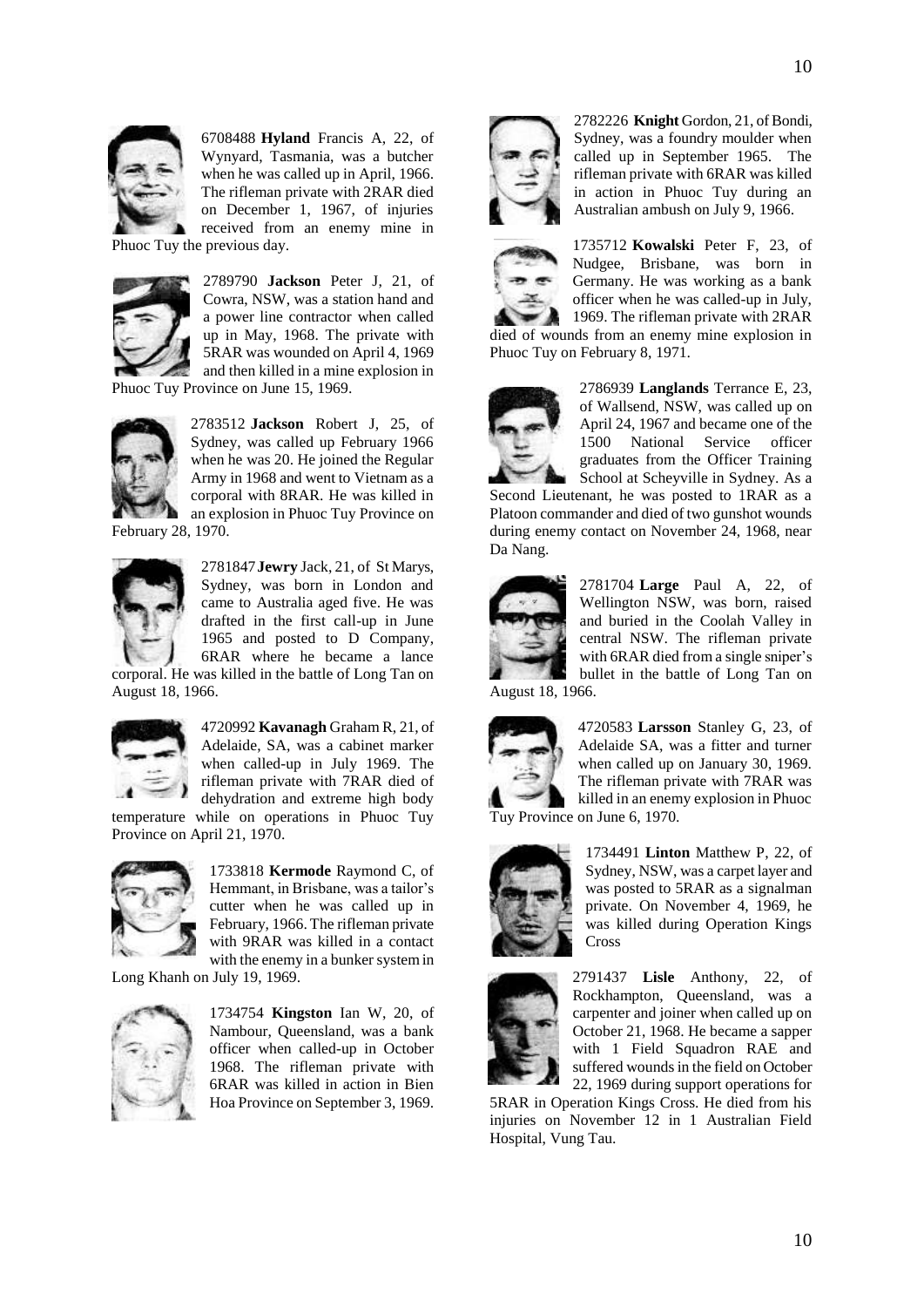

3797086 **Lloyd** Allan L, 20, of Canberra ACT was a pipe layer when called up on July 9, 1969. The rifleman private member of 7RAR suffered gunshot wounds in action on December 30, 1970 and died of his

injuries two hours later in 1 Field Hospital.



2784015 **Lloyd** Richard E, of Weston, NSW, was a boilermaker when called up on April 20, 1966. The rifleman private with 5RAR died when a claymore mine exploded as he built a

fence in the village of Dat Do, Phuoc Tuy, on April 6, 1967. He had been wounded in action on February 27, 1967.



3794096 **Loughman** Matthew, 21, of Finley, NSW, worked for the Federal public service before call up on July 17, 1968. He served with HQ 1ALSG at Vung Tau as a rifleman private before dying in 24 US Evacuation

Hospital, Long Binh, on July 19, 1969 from a brain haemorrhage.



1730993 **McCormack** Albert F, 21, of Launceston, Tasmania, was a clerk when called up on June 30, 1965 and was attached to D Company 6RAR after training in Queensland. He and Dennis McCormack, from Adelaide, had

consecutive service numbers; both were attached to D.Coy and both died in the battle of Long Tan on 18 August, 1966. D Coy, with artillery and APC support, fought off a force of North Vietnamese and Viet Cong troops at least 10 times their number in pouring monsoonal rain in the Long Tan rubber plantation. They set a standard of courage, discipline, co-ordination and tactics that all Australian units were to follow in Vietnam.



1730994 **McCormack** Dennis J, 21, of Adelaide SA served with D Company 6RAR in Vietnam. He died in the battle of Long Tan on 18 August, 1966.



2782440 **McDuff** Peter E, 21, of Wagga Wagga, NSW, was posted to 2RAR. He was killed by rocket fire from a friendly helicopter near Nui Dat, Phuoc Tuy province, on September 28, 1967.



2412362 **McGarry** Peter S, 20, of Melbourne, Victoria, was a clerk before he volunteered for National Service in December 1965. He died while attached to 2RAR as a rifleman private when a booby trap exploded in Phuoc Tuy on August 1,



2784478 **McGuire** Raymond A, 22, of Burwood, NSW, was a warehouseman when called up on July 12, 1967. The rifleman private with 4RAR died of gunshot wounds while on patrol in Bien Hoa on February 16,



3795935 **MacLennan** Larry J, 21, of Melbourne, Victoria, was called up on April 23, 1969 and posted to A Company, 8RAR. He and six other members of his platoon were killed

and another 13 wounded when an M16 mine was accidentally detonated in Phuoc Tuy Province on February 28, 1970.



3794377 **McMillan** James C, 20, of Albury, NSW, was the son of an Army warrant officer who had served in New Guinea in World War II. The former bank clerk volunteered for Vietnam with 5RAR in 1969. While attached to special services, enemy soldiers shot

him on July 31, 1969



2785033 **McMillan** Ross C, 21, of Uralla, NSW, had worked in a department store. The lance corporal with 5RAR died as he set up a claymore mine outside the patrol perimeter on February 2, 1968. His

section corporal saw him die and wrote: "I will never forget you and I hope your country and its citizens will always acknowledge your sacrifice."



5715701 **McPherson** Lyall H, 20, of Northam, WA, was a sign writer before call up on February 7, 1968. The rifleman private in 9RAR died of gunshot wounds on patrol in Bien Hoa on April 12, 1969.



5716533 **McQuat** James L, 21, of Dalwallinu, WA, was a butcher and farmer when call up on January 29, 1969. Posted to C Coy, 8RAR, the rifleman private died when ambushed

and shot by the VC on April 30, 1970 during Operation Nudgee in Phuoc Tuy Province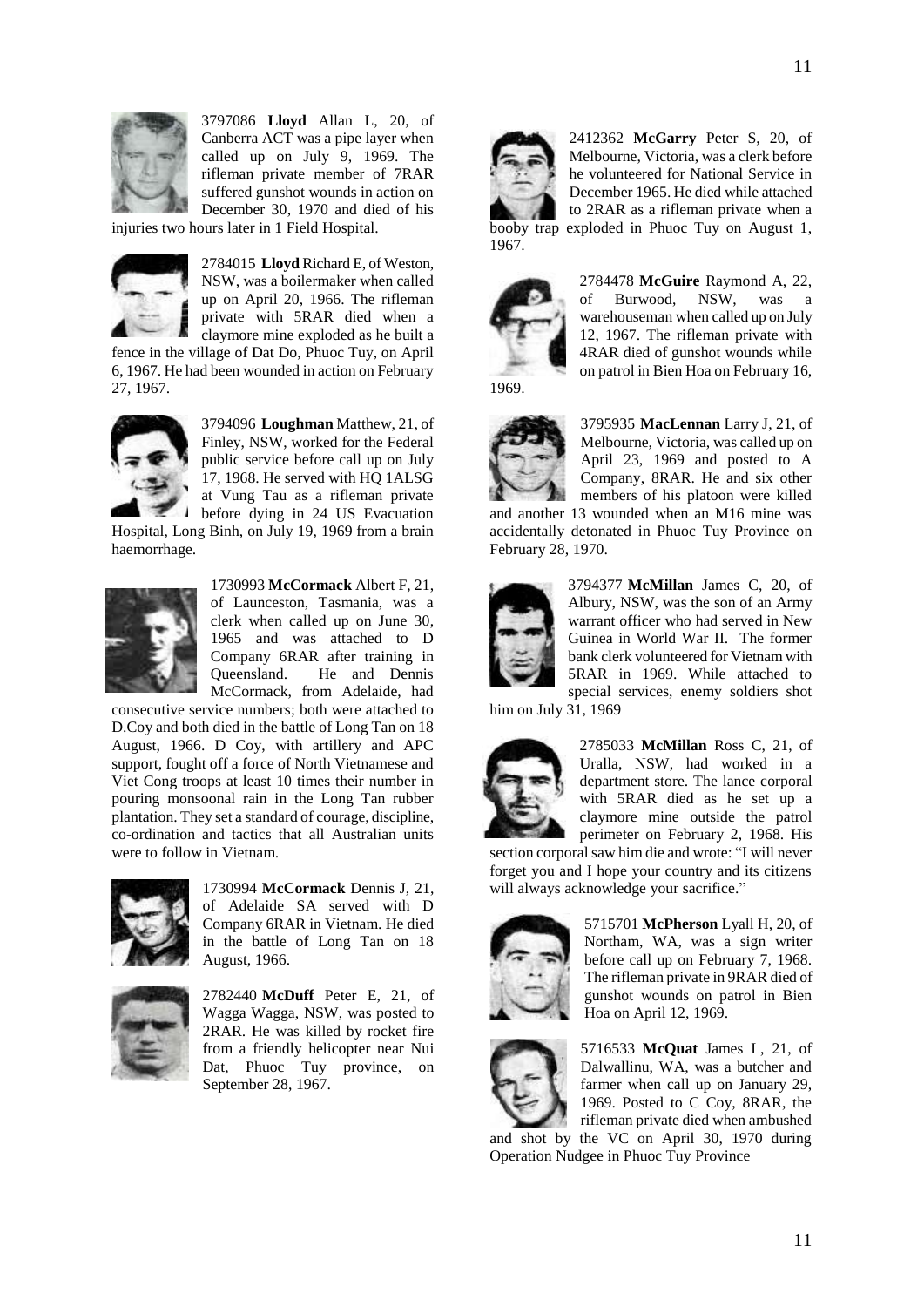

3793137 **Manicola** Joseph G, 22, of Yallourn, Victoria, was a boilermaker when called up on February 7, 1968. On January 17, 1969 as a rifleman private with 1ARU he was admitted to 1 Australian Field Hospital, Phuoc Tuy,

with a cranial tumour then transferred to the Repatriation General Hospital, Heidelberg, Melbourne, where he died on March 12, 1969.



. 1731467 **Martin** William H was a stockman from a well known western Queensland family when he volunteered for National Service in 1966. He served with 1RAR and had extended his tour by six months

when killed in action on May 16, 1968.



2794496 **Mathers** Ian G, 22, of Brisbane, Queensland, graduated as a second Lieutenant from the National Service officers' course at Scheyville,

NSW, on July 16, 1970. Posted to Vietnam with the 12 Field Regiment, he was one of three Australians who were killed in action during an enemy contact in Long Khanh on June 7, 1971. Fourteen men also were wounded in the same battle.



5714739 **Mathew**s Geoffrey F, 21, of Perth, WA, was a sales clerk when called up on September 28, 1966. Posted to Vietnam with 3RAR, he was shot by the VC during a patrol on

February 8, 1968 and died of wounds the following day in 24 US Evacuation Hospital, Long Binh.



2788798 **Meredith** Thomas F, 22, of Burwood, NSW, was a carpenter and joiner when called up on February 7, 1968. His father, Ernest, a World War II veteran, had died of war injuries. Posted to 9RAR, he was shot and

killed by the VC on January 10, 1969 in Bien Hoa.



1731013 **Mitchell** Warren D, 21, of Dalby, Queensland, was called up June 1965. He was one of the 11 National Servicemen who died in the battle of Long Tan on August 18, 1966.



4717751 **Mitchinson** Kevin L, was a bank clerk from Port Lincoln SA. As a lance corporal crew commander with  $\overline{B}$  Company,  $3^{rd}$  Cavalry Regiment, he died when the Armoured Personnel Carrier in which

he was travelling hit a mine and exploded on February 21, 1967.



3795756 **Morgan** John L, 21, of Melbourne, Victoria, was an apprentice printer when he was called up on January 29, 1969. The private storeman technician with 2 Advanced

Ordnance Depot of the RAAOC died in an accident at 1ALSG, Nui Dat, Phuoc Tuy, on June 1, 1970.



1732186 **Morrison** Dayle W, 22, of Maleny, Queensland, was a timekeeper and pay clerk when called up on July 13, 1966. He was posted to 2RAR as a rifleman private and

was killed on January 26, 1968 during an enemy contact in Bien Hoa.



2787512 **Muc** Michael, 21, from the Ukraine, was an optical lens cutter when called up on July 12, 1967. As a rifleman private with 4RAR, he died from fragmentation wounds, along with another private in his platoon, on

Friday, September 13, 1968 in an enemy contact in a bunker during Operation Hawkesbury on the western edge of VC territory in Thua Tich.



2788085 **Muller** Hans L, 22, from West Germany, was a carpenter and joiner when called up on October 4, 1967. He was with 5RAR when  $\sum$  injured by an enemy mine explosion

on July 4, 1969 near Long Hai and died of his wounds in 1 Australian Field Hospital Vung Tau the following day. Nine Australians were killed and 58 were wounded in the same operation.



3795712 **Munday** Barry J, 22, from Melbourne, Victoria, was a fork lift driver when called up on January 29, 1969. Posted to 8RAR, he was killed along with six other Australian in action when a mine was detonated in

Phuoc Tuy on February 28, 1970.



2788524 **Murray** Peter E, 21, of North Sydney, NSW, was a bank officer when called up in October 1967. Posted to 1RAR, the rifleman private died of his wounds in 24 Evacuation Hospital, Long Binh, on

July 9, 1968 after suffering multiple wounds in an enemy contact.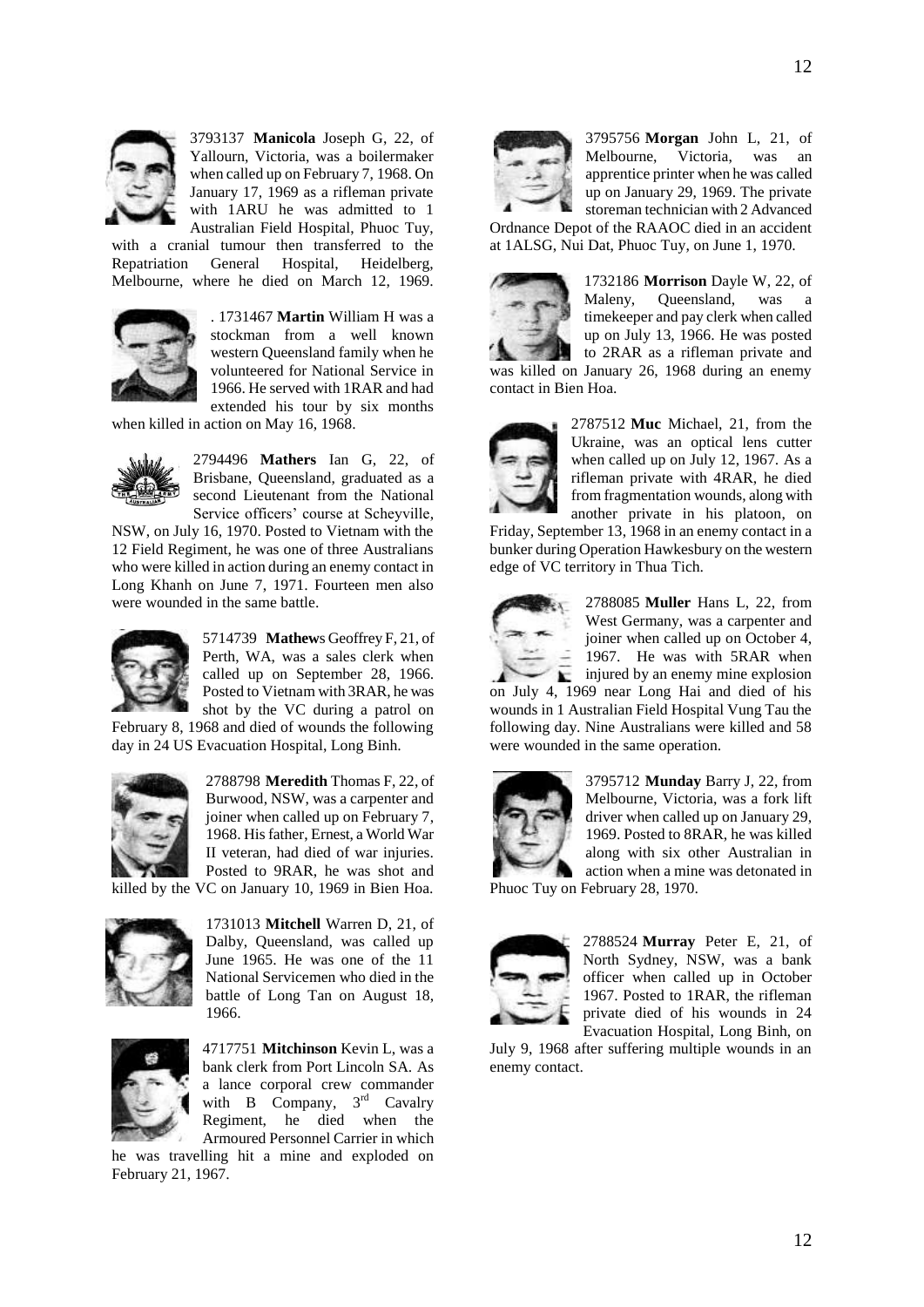

4717754 **Musicka** Harold R, 23, of Melbourne Victoria, completed his National Service from September 1965 to September 1967 and re-enlisted in the Army on November 13, 1967.

Posted to 9RAR as a mortar man, he volunteered for Vietnam where he was killed accidently on January 19, 1969 when a friendly forces soldier saw a moving figure and fired at him.

2792729 **Navarre** Paul J, 21, of Terang, Victoria,



was a clerk with the Victorian Railways when called up on April 23, 1969. The rifleman private from 7RAR was one of 2,500 National Servicemen sent to Vietnam in

1967. Wounded in action by an enemy mine in Phuoc Tuy province, he died on June 6, 1970 in 1 Australian Field Hospital, Vung Tau.



1735386 **Neal** Dennis W, 22, of Gympie, Queensland, was a motor mechanic when called up in 1969. He was posted to 2RAR and went to Vietnam on May 17, 1970. He was

returning from the section"s first operation when a booby trap detonated, killing Private Dennis and another soldier.



4718427 **Nelson** Dennis E, 21, of Millicent, SA, was a car mechanic when called up. The rifleman private with D Company, 2RAR was killed during a

refresher exercise at Nui Dat when the rocket on an American helicopter gunship malfunctioned and fired, killing three soldiers and wounding 10 others on September 26, 1967.



3798081 **Niblett** Ralph J, 22, of Melbourne, Victoria, was a rifleman private when 4RAR/NZ sailed from Townsville to Vung Tau on May 13, 1971. He was shot dead by VC soldiers during the first battle of

Operation Ivanhoe on September 21, 1971 near the border of Phuoc Tuy province.



4717546 **Noack** Errol W, 21, of Adelaide, SA, was the first National Servicemen to die on active service in Vietnam. He was a fisherman when called up on July 1, 1965. Serving with 5RAR, accounts differ

about the circumstances of his death. Initially, records stated he died from gunshot wounds from friendly forces at Nui Dat but the description of his death was altered later to wounded in action. He died of his wounds on May 24, 1966 in 36 US Evacuation Hospital.



2787793 **Noonan** Michael J, 21, of Gilgandra, NSW, was a manager of a spare parts outlet when called up in 1967. He was a rifleman private in

4RAR when he was shot dead by VC snipers along with another Australian soldier, Private Michael Muc, in an enemy contact on Friday, September 13, 1968, in Phuoc Tuy.



2786748**O'Brien** John A, 21, of St Leonards NSW, was a spray painter when called up on April 19, 1967. He was posted to 1RAR as a rifleman private and was killed in action on

May 13, 1968 in Bien Hoa Province.



2782779 **O'Hara** John L, 22, of Wollongong, NSW, was a labourer when he was called up in the second National Service intake in September 1965. The sapper with 1 Field Squadron

died from blast wounds as he tamped down earth in a freshly laid minefield on May 20, 1967 near Horseshoe, Phuoc Tuy.



4718855 **Paterson** David, 25, of Adelaide SA, a teacher, was called up on February 2, 1967 and graduated as a 2<sup>nd</sup> Lieutenant from the Officer Training Unit at Scheyville. On completion of his National Service he re-enlisted in

February 1969 and volunteered for Vietnam with 3RAR where he was shot dead during an enemy contact on March 20, 1971 in Phuoc Tuy.



2141115 **Patten** Raymond B, 20, an apprentice carpenter of Camperdown NSW, volunteered for National Service in April 1969 because the discipline and camaraderie of Army life appealed to him. Posted to 7RAR

as a rifleman private, he died in 1 Field Hospital on February 6, 1971 after being wounded in action by an enemy mine five days earlier in Phuoc Tuy.



5717657 **Pengilly** Bernard M, 22, of Nedlands WA was a mail officer when called up on July 8, 1970. He was posted to 4RAR/NZ – the final

battalion sent to Vietnam in May 1971. A mine thrown into a bunker during Operation Fox Trot on the border of Phuoc Tuy and Long Khanh killed the rifleman private on July 30, 1971 four months before all offensive operations by Australian troops ceased in Vietnam.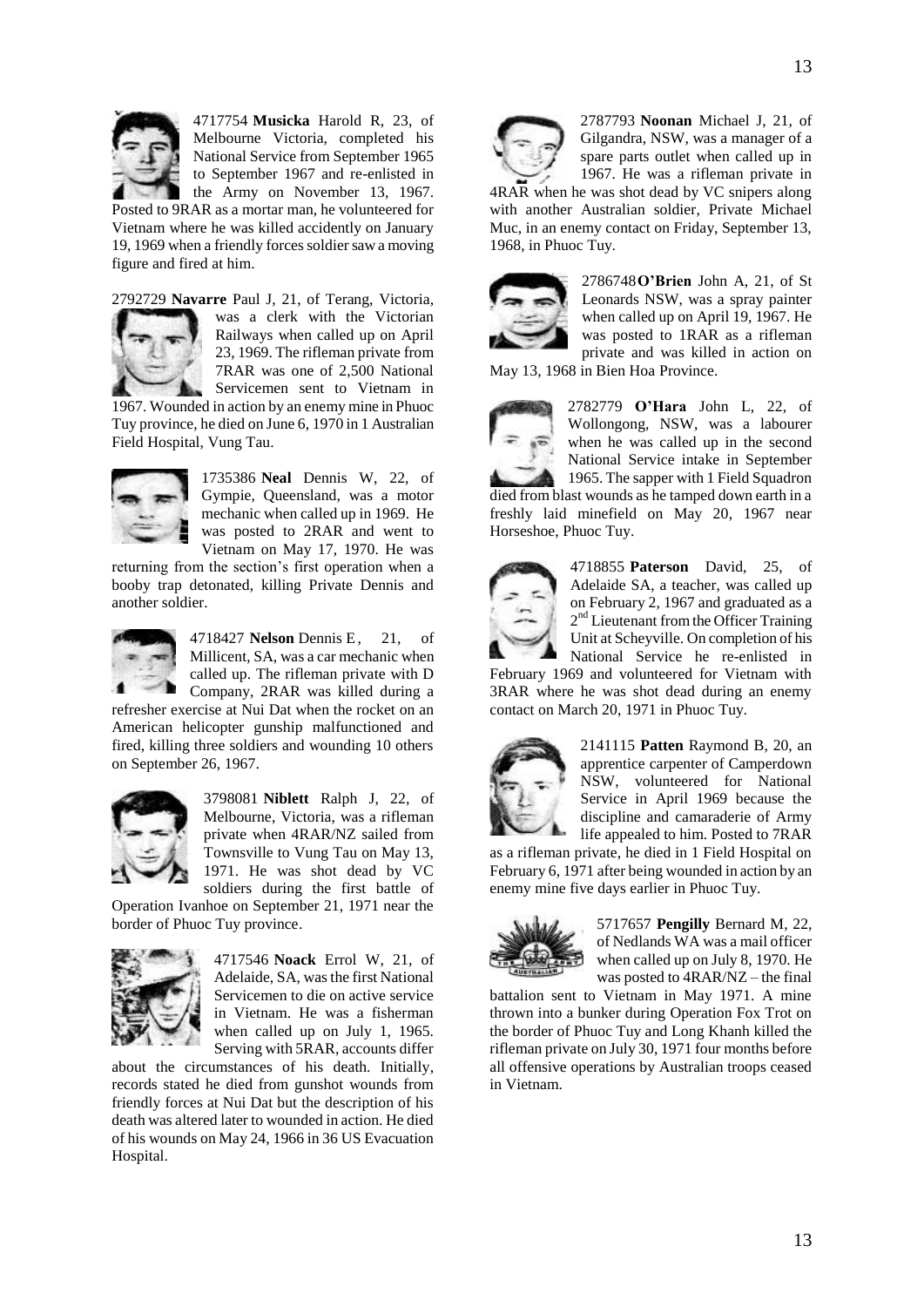

6709611 **Penneyston** Peter L, 22, of Queenstown, Tasmania, was a carpenter and joiner when called up on October 2, 1969 and posted to 1 Field Squadron, RAE. An enemy mine killed him on August 2, 1970 in

Phuoc Tuy Province .



3789447 **Perrin** Robert G, 22, of Melbourne, Victoria, was a welder. As a stretcher bearer with 7RAR, he was being winched into a helicopter to aid wounded Australian soldiers when the

winch snapped and dropped him into the jungle on February 2, 1968. He died of his injuries.



2784043 **Pearce** John G S, 22, of Mosman, NSW, had finished a sheep and wool classing course and was working in the Currabubula district when called up in April 1966. Posted to 1RAR, he completed his National Service and re-enlisted for12 months

in April, 1968. The volunteer corporal stretcher bearer, attached to D Company, 1RAR, died from fragmentation wounds during an enemy contact on May 14, 1968. He is buried at Terendak in Malaysia.



1733375 **Petersen** Victor N, 23, of Southport, Queensland, was a forest trainee when called up on July 12, 1967. He was posted to 4RAR/NZ and died from blast wounds on February 16,

1969 in an enemy contact during Operation Goodwood west of route 15, Phuoc Tuy Province .



217961 **Pettit** Leslie J, 21, of Sydney, NSW, a machinist, was serving in the CMF when he volunteered for National Service on October 30, 1967. He was posted to 5RAR and died in action from an enemy mine explosion on July 4

1969, in Phuoc Tuy Province .



3790094 **Pettitt** Noel C, 21, of Mildura, Victoria was working as a labourer when called up on September 28, 1966 and posted to 2RAR as a rifleman private. He was badly injured in a mine explosion on November 27, 1967 and died in 8 Field Ambulance, Vung Tau.



4719545 **Phillips** Reginald A, 21, of Murray Bridge, SA, was posted to Vietnam with 9 RAR when he died of gunshot wounds on January 18, 1969 in 1 Australian Field Hospital after being wounded in Bien Hoa

Province .



3789448 **Plain** Douglas B, 22, of Carlton, Victoria, was working as a gardener at the Repatriation General Hospital Heidelberg when called up on July 13, 1966. He was posted to Headquarters 1 Australian Task Force and died accidentally

when his APC collided with a South Vietnamese army truck in Bien Hoa in March 1968.



4719981 **Plane** Bruce J, 21, of Ardrossan, SA, started an engineering apprenticeship but changed his mind and enlisted in 1968. He was killed on January 20 1969 in Bien Hoa while serving with 9RAR.



3786644 **Pomroy** Victor I, 21, of Camberwell, Victoria, was a clerk when called up on September 29, 1965. The trooper with A Squadron, 3 rd Cavalry Regiment, RAAC was killed in action

during an enemy contact on February 17, 1967 at Dat Do, Phuoc Tuy Province .



3795605 **Poulson** Daryl, 20, of Melbourne, Victoria, was an advertising clerk when called up on January 29, 1969. The rifleman private was killed in an enemy contact in Phuoc Tuy on April 3, 1970.



2790170 **Power** Robert E, 22, of Belmore, NSW, was a bank officer until called up on May 1, 1968. Posted to 6RAR, he died in an enemy contact on May 8, 1970, in Phuoc Tuy.



2782783 **Powter** Douglas R J, 21, of Parkes NSW, was a railway signalman when called up on September 29, 1965. He was one of four Australians killed and 13 wounded on February 6, 1967 when

fire from 161 New Zealand Field battery fell short in D Company, 6RAR"s position west of Song Rai in Operation Tambourine.



1734329 **Prior** Kevin J, 22, of Rockhampton, Queensland, was called up on May 1, 1968. The rifleman private with 9RAR was shot by the VC in Bien Hoa on

October 2, 1969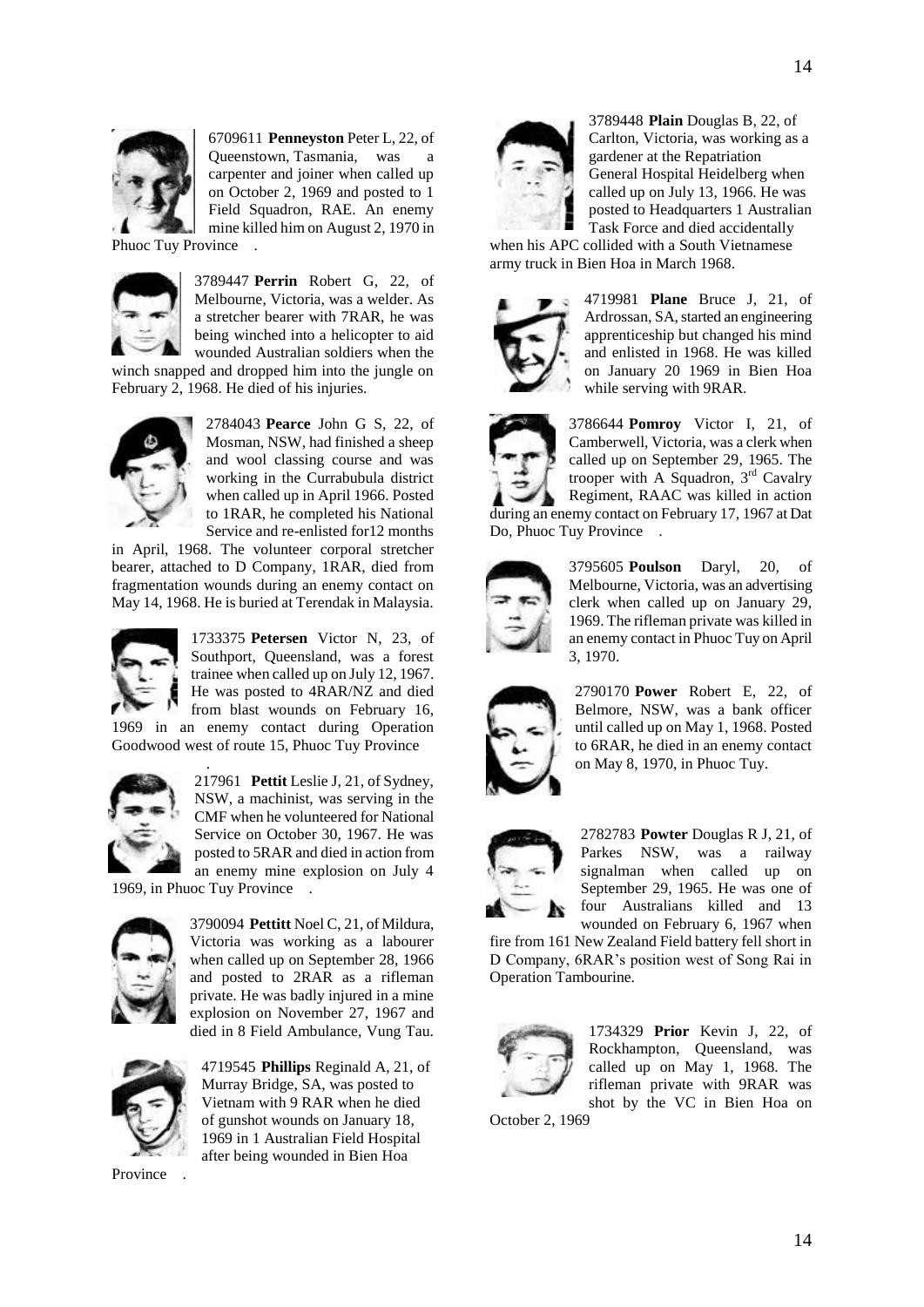

3787580 **Purcell** Anthony T, 21, of Mansfield, Victoria, was a bulldozer driver when called up on September 29, 1965. He was killed in action on July 25, 1966 while serving as a

rifleman private with 6RAR near Long Tan,



4719160 **Quigley** Anthony V, 21, of Adelaide, SA, was working as a driver when called up on April 20, 1967. The lance corporal in 3RAR died on November 5, 1968 during contact with the enemy on a night patrol.



1733037 **Ramsay** Joseph S, 22, was the carpenter son of a migrant family from Scotland living in Brisbane, Queensland, when called up on April 17, 1967. He was killed in an enemy contact on January 31, 1969 in the

final stages of Operation Goodwood in Bien Hoa province. A total of six Australian troops were killed and 13 wounded in this operation.



2787069 **Rands** John M, 22, a clerk, of Coffs Harbour, NSW, was posted to 1RAR and was wounded in action during the battle of Firebase Coral on May 13, 1968. He was killed in action on December 12, 1968 during an

enemy contact in Bien Hoa.



3793403 **Reidy** Paul F, 21, of Bendigo, Victoria, was a salesman when called up on May, 1 1968 and posted as a rifleman private to D Company, 9RAR. He was killed in a mine explosion during a four day land clearing

operation in Dat Do south east of Nui Dat on May 25, 1969. Four South Vietnamese troops and five Australians were wounded in the explosion.



4719818 **Remeljej** Alexander, 21, from West Germany, was a draftsman"s assistant with the South Australian State Department of Lands until called up in 1968. Posted to

5RAR as a rifleman private, he was killed by an exploding mine during an attack by the enemy.



3788172 **Renshaw** Terrence J, 22, of Rutherglen, Victoria, was a qualified cabinetmaker and joiner when called up on February 2, 1966. He died as a sapper in 1 Field Squadron RAE when

his own mine exploded during a mine laying operation in Xa Hoi, Phuoc Tuy Province on May 30, 1967.



2796378 **Rhodes** Maxwell R, 22, of Sydney NSW, was a qualified metallurgist when called up on January 27, 1971. He was a rifleman private in 10 Platoon D Company of

4RAR when he died from a gunshot wound in an accidental clash between 10 and 11 platoon in Phuoc Tuy on September 19, 1971.



3796110 **Richter** Philip M, 21, of Melbourne Victoria was a geophysical assistant when called up on April 23, 1969. He was posted to 8RAR and volunteered for service in Vietnam. He was killed by a mine on February 28,

1970 along with eight other Australians.



2781563 **Rinkin** Kerry P, 21, of Taree, NSW, was a blank clerk who graduated from the Officer Training Unit at Scheyville six months after call up on June 30, 1965. He became a platoon commander and transferred to the

Regular Amy midway through his National Service in 1966. He served with 5RAR in Vietnam where he was wounded by a mine blast on April 7, 1967 and died of his wounds in 2 Field Ambulance, Vung Tau.



3793978 **Robertson** Michael R, 20, a clerk, 20, of Melbourne, Victoria, was called up on July 17, 1968. He was killed accidentally at 1 Australian Logistics Support Group on 24 December, 1969.



4718449 **Rogers** John 22, of Mt.Gambier, SA, was a labourer when called up on July 14, 1966. A rifleman private with 2RAR, he was shot in an enemy contact on February 10, 1968 in Bien Hoa.



5715153 **Roost** Christopher W, 22, of Perth, WA, was a sheet metal worker until call up on April 19, 1967. He was posted to 4RAR as a rifleman private and was killed in action on December

23, 1968 in Bien Hoa.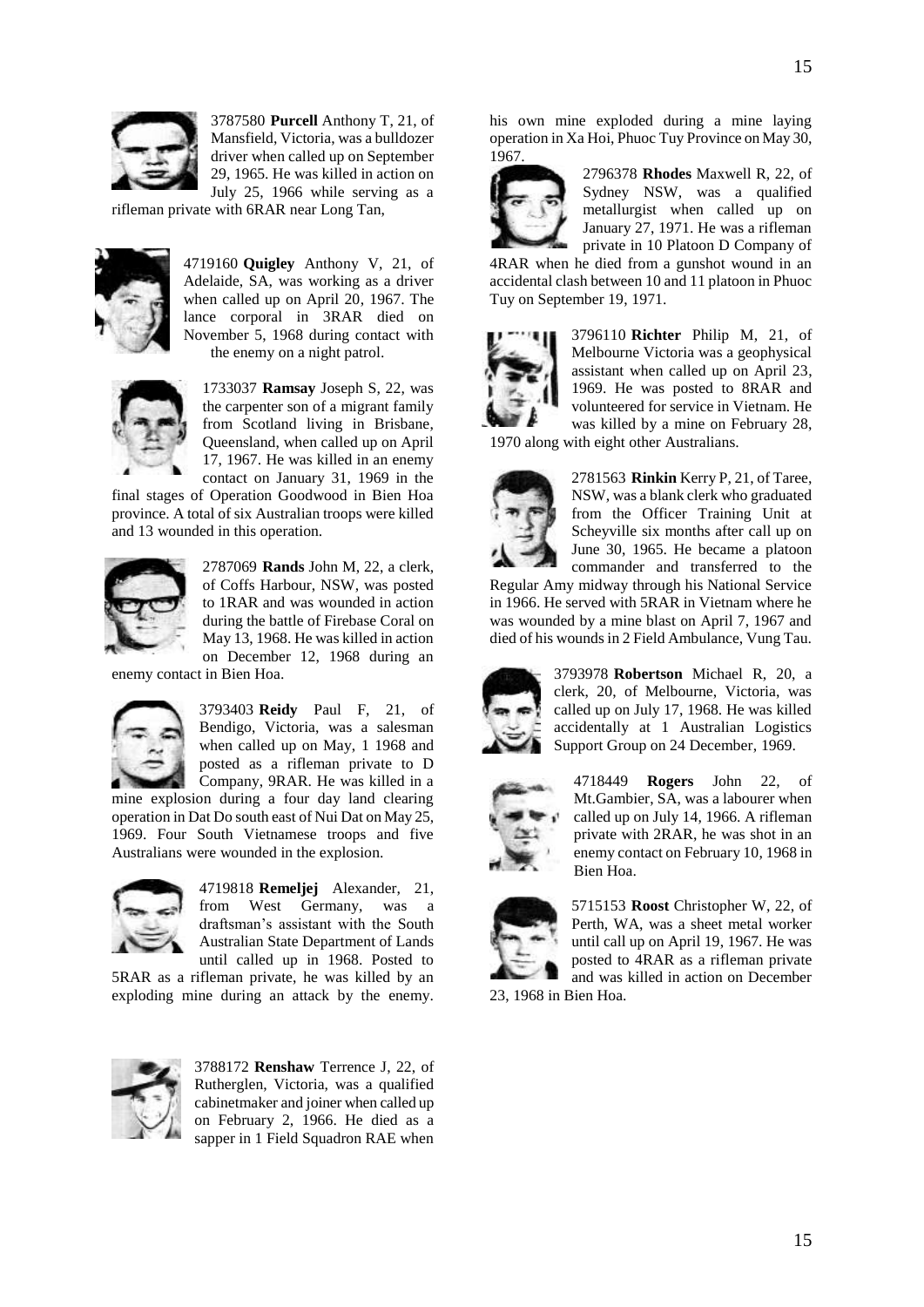

1731040 **Salveron** Douglas J, 20, of Brisbane, Queensland, was one of the 11 National Servicemen killed in the Battle of Long Tan on 18 August 1966 together with 7 Regular Army soldiers.

D Company of 6RAR, on patrol for reported enemy activity, encountered a force of North Vietnamese regulars estimated at more than Battalion strength in a rubber plantation. In pouring rain, they held off the enemy with the aid of pinpoint artillery support and ammunition resupply from RAAF helicopters flying in minimal visibility and in danger from ground fire.



1732899 **Salzmann** Ronald W 24, of Bundaberg, Queensland, volunteered for National Service and re-enlisted as a forward scout with 3RAR. He died of injuries in an accident on April 14, 1971 in Vung Tau, Phuoc Tuy province.



4719367 **Scales** Grantley J, 22, of Adelaide, SA, worked in the family business until called up. The rifleman private with 9RAR was killed by a gunshot wound from his own unit after he accidentally walked outside its

perimeter in Bien Hoa on March 5, 1969. The Viet Cong and North Vietnamese regulars constantly probed Australian defences after dark and sentries had to assume that any movement outsider the perimeter was hostile.



4720852 **Schuit** Martinus J M, a builder"s labourer from South Australia, was called up in April 24, 1969. A sapper with 17 Construction Squadron, he extended his service in Vietnam but died in 24 US Evacuation

Hospital on October 22, 1970 after a vehicle accident at Vung Tau.



3791583 **Scott** Ian J, 21, of Camperdown, Victoria, was called up on July 12, 1967. He became a gunner in the HQ Battery of the 12 Field Regiment RAE after training at Puckapunyal. He arrived in Vietnam

on May 9, 1968 and was killed four days later in a mine blast in Operation Coral in Bien Hoa.



1735424 **Scott** Ian N, 21, of Charleville, Queensland, was a sapper who volunteered for Vietnam after his call up on April 22, 1969. On June 15, 1970 during his time with 2 Troop, 1 Field Squadron, near Long Phuoc Hia,

the APC in which he was travelling struck an enemy mine, killing him and injuring three other crewmen.



2781465 **Sharp** Gordon C, 21, of Tamworth, NSW, was a television cameraman when called up on June 30, 1965. He was commissioned as a 2nd Lieutenant on December 18, 1966. Posted to D Company, 6RAR as

platoon commander, Lt.Sharp was killed in action in the battle of Long Tan on August 18, 1966.



3790566 **Sheppard** Lawrence R, 22, of Melbourne, Victoria, was a clerk when he was called up on February 1, 1967. The rifleman private with 1RAR died in a major battle at Fire Base Coral along

with eight other Australian soldiers on May 13, 1968 in Bien Hoa.



2787074 **Slatter**y John M, 21, of Lockhart, NSW, was a wool classer and public servant until call up on April 19, 1967. A rifleman private with 1RAR, he was killed in an enemy contact 23km north of Nui Dat on October 8, 1968.



3793566 **Smith** Baron F, 21, of Brisbane, Queensland, was a journalist, called up on May 1, 1968. He was posted to 5RAR as a rifleman private during the battalion"s second tour of duty in Vietnam. Smith died of wounds on August 11, 1969 in 1 Australian

Field Hospital, Vung Tau, after a sentry from another section of his own platoon fired on him during a patrol earlier in the day in Bien Hoa.



3794831 **Smith** John, 21, from Grimsby, UK, lived at Seaford, Victoria, where he was a bank clerk and a builder"s labourer until called up in 1968. He was posted to 1 Field

Squadron as a sapper and died when a mine exploded as he cleared a road in Phuoc Tuy on July 23, 1969.



3797613 **Smith** Noel A, 22, of Melbourne Victoria, was an engineer and electrical mechanic in 21 Engineer Support Transport when he was burnt in the intense fire of an exploding

petrol stove. He died in 24 US Evacuation Hospital on March 28, 1971.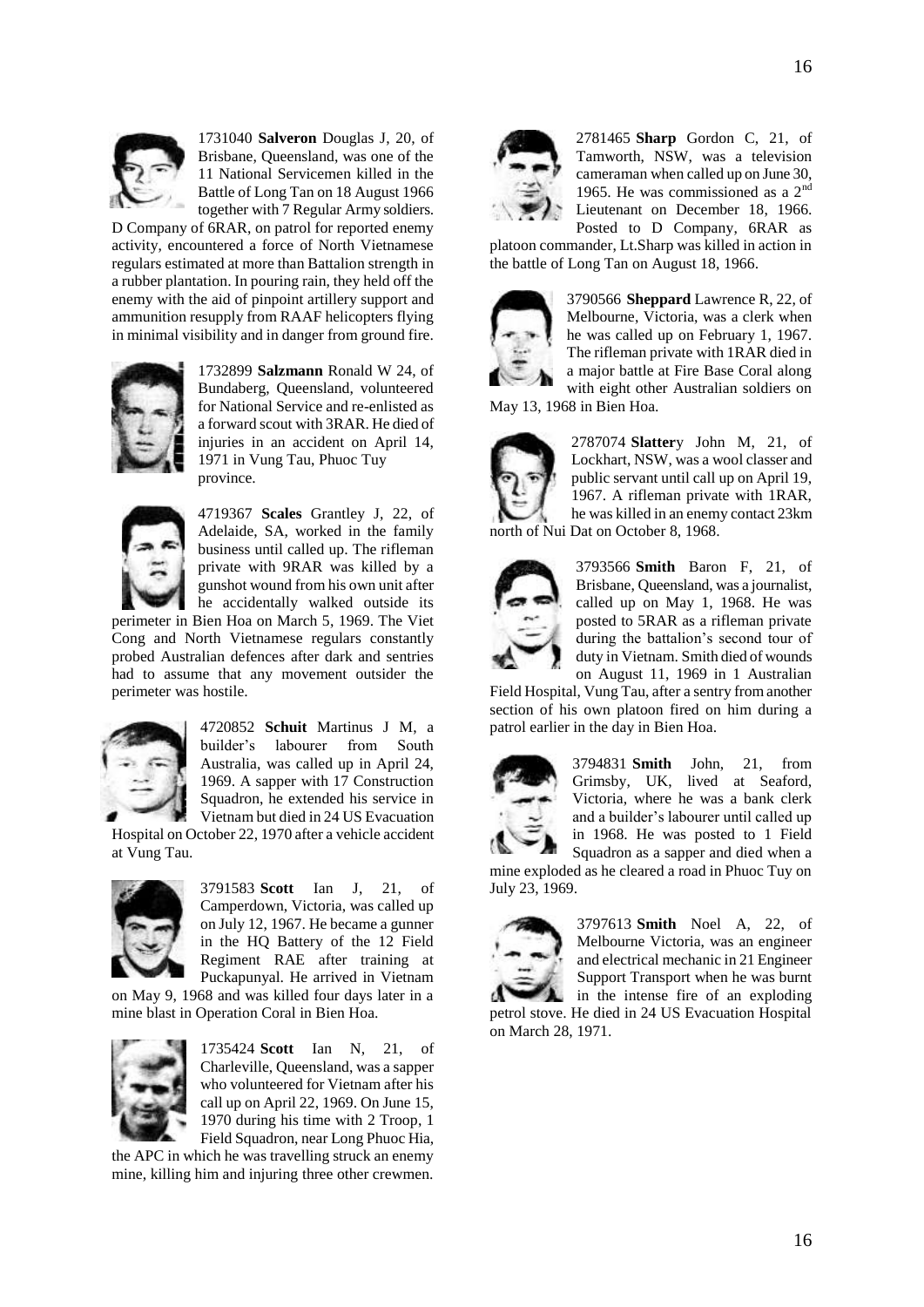

2788912 **Smith** Peter C, 22, of Sydney NSW, was a carpenter and joiner when called up in February 7, 1968. The rifleman private with 9RAR died from wounds on January 19, 1969 in Phuoc Tuy Province.



2790417 **Sorrensen** Gordon D, 24, of Gympie, Queensland, was a plant operator before call up on July 17, 1968. He was shot in an enemy contact with his platoon from 9 RAR on June 30, 1969 in Long Khanh

**Province** 



2790070 **Stanford** Gregory Ian, 22, of Goulburn, NSW, was called up on May 1, 1968. He was posted to A company, 6RAR and died in an enemy contact in the Nui Tao Mountains in Phuoc Tuy on December 18, 1969.



5718122 **Sprigg** Roderick J, 21, of Merredin, WA, was working as a farmhand when he was called up on January 27, 1971. He was posted to 7RAR as a rifleman private and was

killed in action during Operation Ivanhoe in an enemy contact on September 21, 1971.



4719232 **Steen** David J, 21, was from the Falkland Islands – the scene of another war in 1982. He was working as a tractor driver when called up on April 20, 1967. He was posted as a sapper to 1 Field Squadron when he

killed by a mortar during a night attack by the enemy on Fire Base Anderson, Bien Hoa, on February 18, 1968.



4719573 **Sukmanowsky** Michael, 21, was from West Germany and was working as a clerk in the South Australian railways when called up on October 5, 1967. He was posted to1ARU and was killed on September 21, 1968 when

a claymore mine accidentally detonated.



3786696 **Sullivan** Paul C, 21, of Lane Cove, Sydney, was a grocer when he was called up. He was posted to 5RAR and was killed in an enemy contact on December 27, 1966.



3797623 **Talbot** Alan, 21, from the UK, was a laboratory assistant and storemen when called up on October 1, 1969. A rifleman private with 7RAR, he died of wounds from an enemy mine on February 1, 1971 in Phuoc Tuy Province



3787987 **Taylor** Leonard A, 22, a trainee sales representative from Sydney, NSW, was commissioned as a 2<sup>nd</sup> Lieutenant six months after call up on February 2, 1966. He extended his military service by 12 months and

as a platoon commander with B Company, 3RAR, died of gunshot wounds in an enemy contact on February 8, 1968 in Long Dien, Phuoc Tuy.



2790880 **Teeling** Wayne E, 21, of Clovelly, NSW, was an assistant engineer when called up on July 24, 1968. He was killed in an enemy contact in Phuoc Tuy Province on June 6, 1969 five weeks after he

arrived in Vietnam with 5RAR.



2786038 **Thomson** Ian J, 22, of Albury, NSW, was an apprentice fitter and turner when called up on February 1, 1967. The rifleman private with 3RAR was killed by an enemy rocket propelled grenade in a Phuoc Tuy rubber plantation on

October 19, 1968.



3791207 **Tinkham** John R, 21, of Koo-wee-rup, Victoria, was a clerk when called up on April 19, 1967. Posted to 4RAR, he was shot dead

by VC troops on October 20, 1969 during Operation Capital. This two-phase reconnaissance action kept the battalion in the field for 48 days with only a three day break.



4718991 **Thomas** William M, 21, of Adelaide, SA, posted to 3RAR, was killed in a pre-dawn enemy attack on Fire Support Base Coral, Bien Hoa, on May 26, 1968. This was one a series of failed actions by the Viet Cong and

North Vietnamese forces between April and June to remove obstacles to attacks on Saigon.

2789920 **Thompson** Barry J, 22, of Goulburn, NSW, was a shearer and shed hand when called up on May 1, 1968. He was posted to 5RAR in February 1969



and had completed 11 months of his Vietnam tour of duty including four weeks of night patrols in Operation Bondi II. He was killed by a booby trap on February 1, 1970.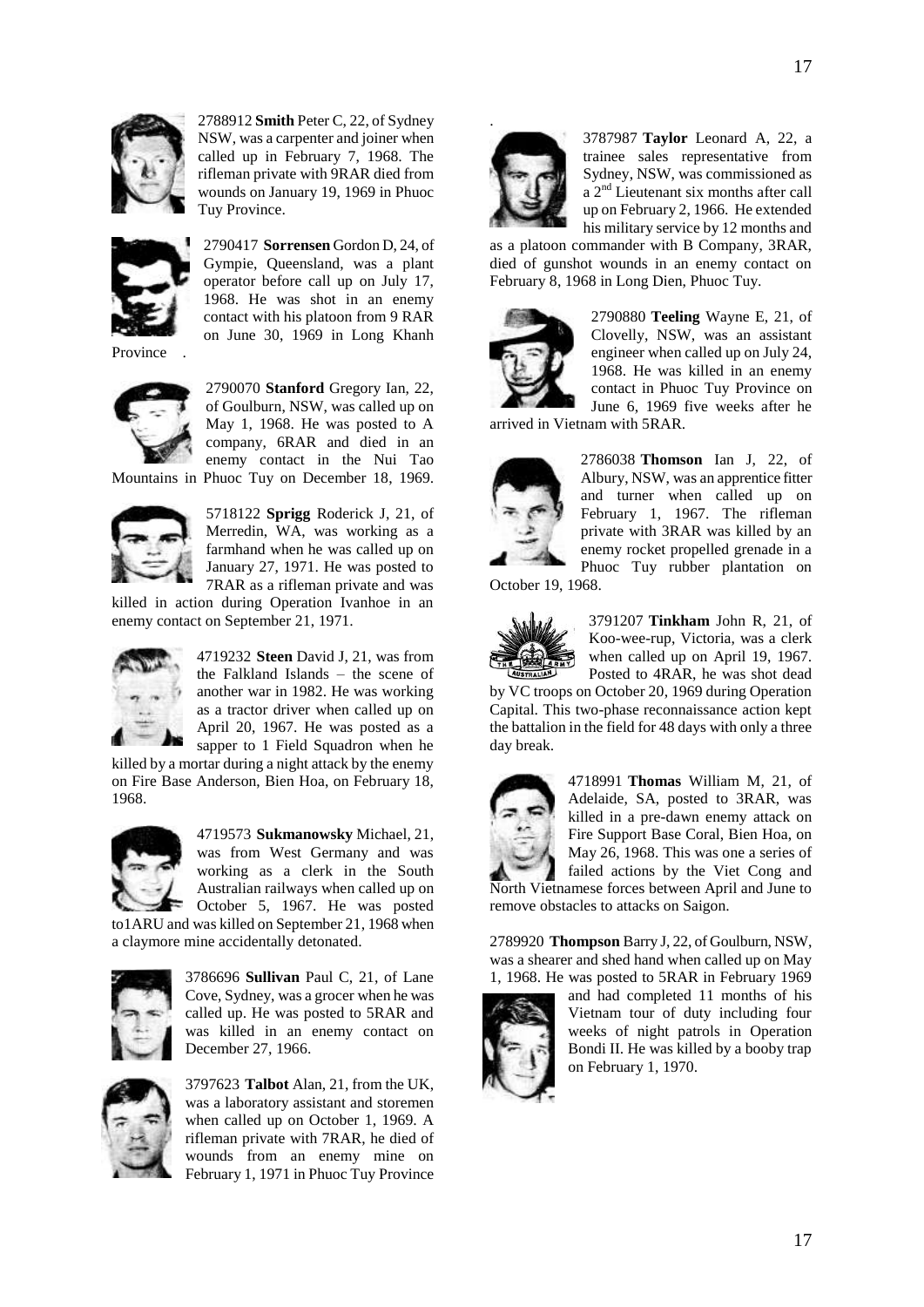

5713739 **Tomas** Marian, 21, of Manning WA, was a framer when called up on June 30, 1965. The lance corporal with 5RAR was killed by shrapnel wounds from friendly artillery forces on

July 8, 1966.



2792254 **Towler** Michael, 21, from Darlington, UK, was working as a farm hand when he was called up on April 23, 1969. He completed his National Service in April 1971 but decided to stay on for another 12 months. Posted to HQ

1 Task Force, Nui Dat, he died from multiple blast wounds on June 12, 1971 in Phuoc Ty.



3791291 **Trimble** Bevan M, 21, of Bendigo, Victoria, was a spare parts salesman when called up on April 19, 1967. He was one of a number of Australian troop fatalities sustained during the Battle of Coral in Bien

Hoa. Posted to 1RAR, he died from fragmentation wounds during the first Viet Cong attack on Fire Support Base Coral on May 13, 1968.



2792375 **Tully** Desmond J, 21, from Lismore NSW, was a bank clerk when called up on April 23, 1969, After training at Townsville, he arrived in Vietnam in May 1979 with 8 Platoon, C Company, of 2RAR. He was killed

by an enemy mine on May 29, 1970.



4720253**Turner** Timothy C, 21, from Kangaroo Island, SA, was called up on July 18 1968 and posted to D Company, 5RAR in its second tour in Vietnam in February, 1969. He died on June 15, 1969 after in an enemy

mine explosion. Two other Australian soldiers died and 19 were wounded in the same incident.



3787416 **Tweedie** Geoffrey L, 21, of Healesville, Victoria, was a clerk with the State Electricity Commission when called up on September 29, 1965. He was a point man with 6RAR when shot accidentally on January 28, 1967 in Phuoc Tuy



5715180 **Van Rijsewijk** Paul R, 21, from Surrey, UK, was a sales clerk when called up on April 19, 1967. He was posted to 3RAR as a rifleman lance corporal and was killed in action

on October 19, 1968 in Phuoc Tuy.



2787255 **Wallis** Alan J, 20, of Wingham, NSW, was an apprentice railway fireman when called up in April 1967. Posted to 1RAR, he was killed on May 16, 1968 during the enemy attacks on Fire Support Base Coral, Bien Hoa.



3786978 **Warburton** Graham F, 21, of Warrnambool, Victoria, was posted to 5RAR as a rifleman private. He died from a single sniper shot from a Viet Cong on October 1, 1966 in Phuoc Tuy while acting as a forward scout with his



5716163 **Waring** Anthony E, 21, of Kingston, UK, was an electrical installer apprentice when called up on July 17, 1968. A rifleman private in 5RAR, he died on 16 June, 1969 when hit by an enemy rocket propelled

grenade during an Operation Esso night patrol near Dat Do, Phuoc Tuy Province.



5713981 **Waters** Brian D, 21, of Guildford,WA, was a farm manager when called up in September 1965. Posted to B Company, 6RAR, he and six other Australian soldiers died on the same day during

Operation Bribie on February 17-18, 1967 when three platoons encountered a large enemy force between Dat Do and Phuoc Hai.



5713748 **Watson** Bryan P, 21, of Norseman, WA, was a trainee office equipment technician when called up on June 30, 1965. The lance corporal was the second West Australian to be killed in Vietnam six months into his

tour with 5RAR on November 10, 1966.



5713986 **Webster** David R, 21, was a farmer at Corowa, NSW, when called up in September, 1965. A rifleman private with 6RAR, he died in action in an enemy contact near Dad Do, Phuoc Tuy Province on

February 17, 1967.



5713751 **Webster** James C, 22, a labourer from Perth, WA, was called on June 30, 1965. The rifleman private with 5RAR was killed by an exploding mine in Phuoc Tuy Province on February 21, 1967.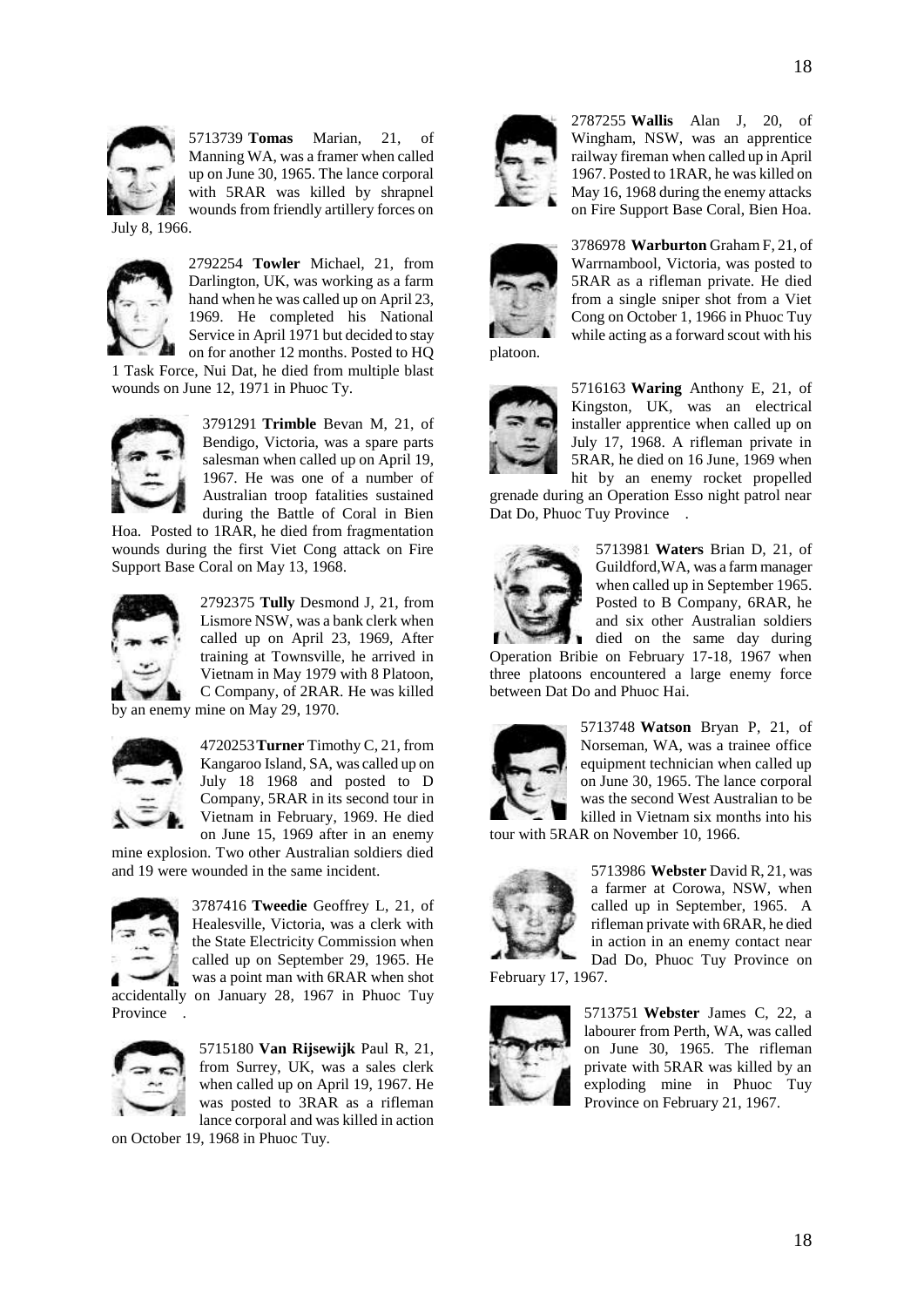

1731955 **Weston** Leslie J, 22, of Tamworth, NSW, was working as a truck driver when called up on April 19, 1966. As a driver private in 2RAR, he was killed in an ambush near Dat Do on September 30, 1967.



3787607 **Whiston** Colin J, 21, of Sydney, NSW, was called up on September 26, 1965. The rifleman private in D Company 6RAR was shot by a sniper in the battle of Long Tan at 5p.m. on August 18, 1966. Eighteen

Australian soldiers died in the battle which took the lives of a confirmed 245 Viet Cong but the actual numbers of enemy dead and wounded were far higher because the Communists always removed as many bodies as they could after battles.



5715978 **White** James M, 21, of Collie, WA, was a labourer before being called up on May 1, 1968 and posted to 5RAR. The rifleman private died in an enemy contact on April 4, 1969, in Phuoc Tuy

province.



.

5715189 **Williams** Archibald S, of Subiaco, WA, was a labourer when called up in April 1967. The rifleman private with 1RAR was killed by an enemy sniper in Bien Hoa on September 21, 1968.



3797671 **Willoughby** Garry I, 22, of Melbourne Victoria, was working as a salesman when called up on October 1, 1969. The rifleman private with 2RAR was killed in Phuoc Tuy by an enemy sniper on

October 8, 1970.



4717841 **Wilsen** Robert P, 21, from Adelaide SA was called up on September 30, 1965. A crewman trooper in A Squadron 3rd Cavalry Regiment, he was killed when his APC hit a mine on February 21, 1967 in Phuoc Tuy

Province .



3411951 **Wilson** Kevin R 22, of Melbourne, Victoria, was a driver before call up on September 30, 1965. He re-enlisted in 2RAR as a private when he completed his National Service and was wounded in action on

January 31, 1968. He recovered, only to die of gunshot wounds two weeks later on February 16, 1968 in an enemy contact in Hua Long.



4718082 **Woolford** Richard M, 21, of Murray Town, SA, was a carpenter when called up on February 2, 1967. The rifleman lance corporal with 2RAR was killed in action by a booby trap on August 1, 1967.



3790784 **Worle** Jeffrey T, 21, of Melbourne, Victoria, was a railway booking clerk when called up and posted to 3RAR. He was killed in an attack on Fire Support Base Balmoral,

Bien Hoa, on May 28, 1968.



1732408 **Young** Alexander H, 21, of Murwillumbah, NSW, had service with the CMF when he was called up on September 26, 1966. As a signalman with 104 Signals Squadron, he was killed in action in the Battle of Coral on May 10, 1968.



1733095 **Young** Brian T, 21, of Brisbane, Queensland, was a milk and cream tester when called up in April, 1967. He was posted to 1RAR and sent to Vietnam on the battalion"s second tour of duty. Like

Alexander Young, the rifleman private died during a VC attack on Fire Support Base Coral on May 16, 1968.



1733547 **Young** Robert G, 22, of Mareeba, Queensland, was a labourer when called up on October 4, 1967. He was posted to B Squadron, 3rd Cavalry Regiment of RAAC. A crewman driver, he died

in action when a mine exploded on June 24, 1969 in Phuoc Tuy province.

**TOTAL VIETNAM 210**

# **FIRST SCHEME NATIONAL SERRVICEMEN**

**Six National Servicemen from the 1951-1959 scheme, who later enlisted, died in Vietnam.** 



54956 **Belleville** Graham H, 32, of Ballarat, Victoria, did his National Service in 1952 and then enlisted in the Army. He went to Vietnam with the Australian Army Training Team as a temporary captain. He was killed in action at Ai Van pass near Da Nang

on February 2, 1966